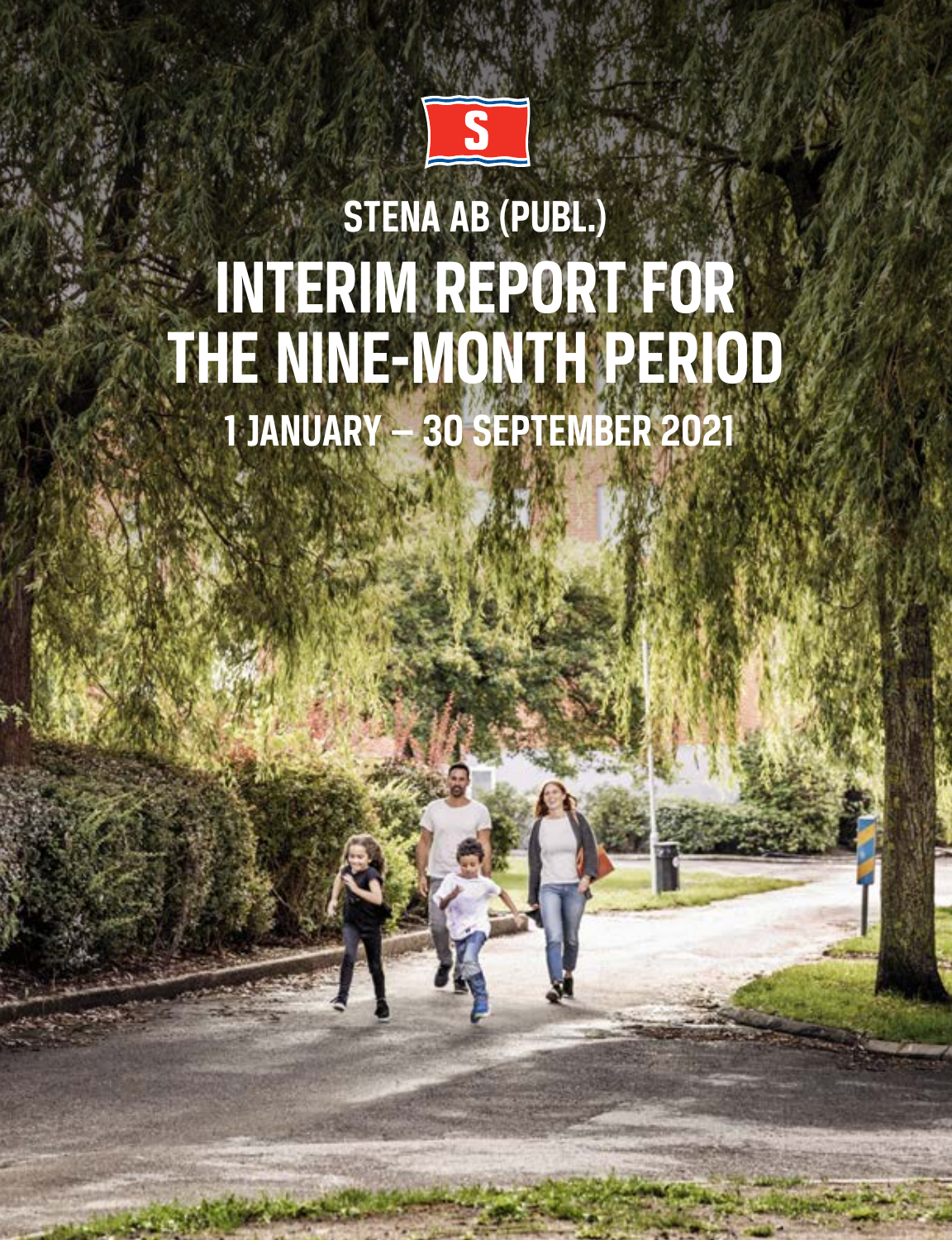- **• THE RESULT BEFORE TAXES** amounted to SEK 12 (–3,385) million for the nine-month period ended 30 September 2021.
- **• CONSOLIDATED EBITDA** for the nine-month period ended 30 September 2021 amounted to SEK 6,116 (4,837) million.
- **CONSOLIDATED EBITDA,** excluding net gain on sale of assets and change in fair value of investment properties, for the nine-month period ended 30 September 2021 amounted to SEK 5,022 (3,918) million.
- **• LIQUIDITY** Ensuring a strong available liquidity position has always been the company's strategy. Available liquidity was further strengthened, mainly by the MidMAX arbitration award and sale of investment properties, and amounted to SEK 22.1 billion as of 30th of September 2021.

#### **FERRY OPERATION**

EBITDA increased compared to last year mainly due to strong freight volumes and cost reductions. In addition passenger and car volumes in Q3 improved as countries eased off COVID travel restrictions.

#### **DRILLING**

Increased EBITDA compared to last year due to more operating days, all units are on contract and operating, together with higher charter rates.

#### **SHIPPING**

**2**

Decreased EBITDA within Tanker segment compared to last year. The delivered RoPax newbuilding in Q3 2020 and Q2 2021has commenced their long-term charter contracts which contributes to a stable EBITDA for RoRo operations.

#### **PROPERTY**

Continued strong and stable performance with an average occupancy rate in Sweden of around 97%. EBITDA decreased slightly compared to last year due to the sale of the international properties in mid-March 2021. The fair value of investment properties has increased by SEK 748 million, i.e. 1.9 % of the total property portfolio.

#### **NEW BUSINESSES**

Continued strong performance in general. Significantly increased EBITDA compared to last year in all subsidiaries, mainly from strong sales but also from lower costs. In April 15% of the shares in Stena Renewable were sold to Alecta.

*Göteborg, 29 November 2021*

*Annika Hult Deputy CEO and Principal Financial Officer*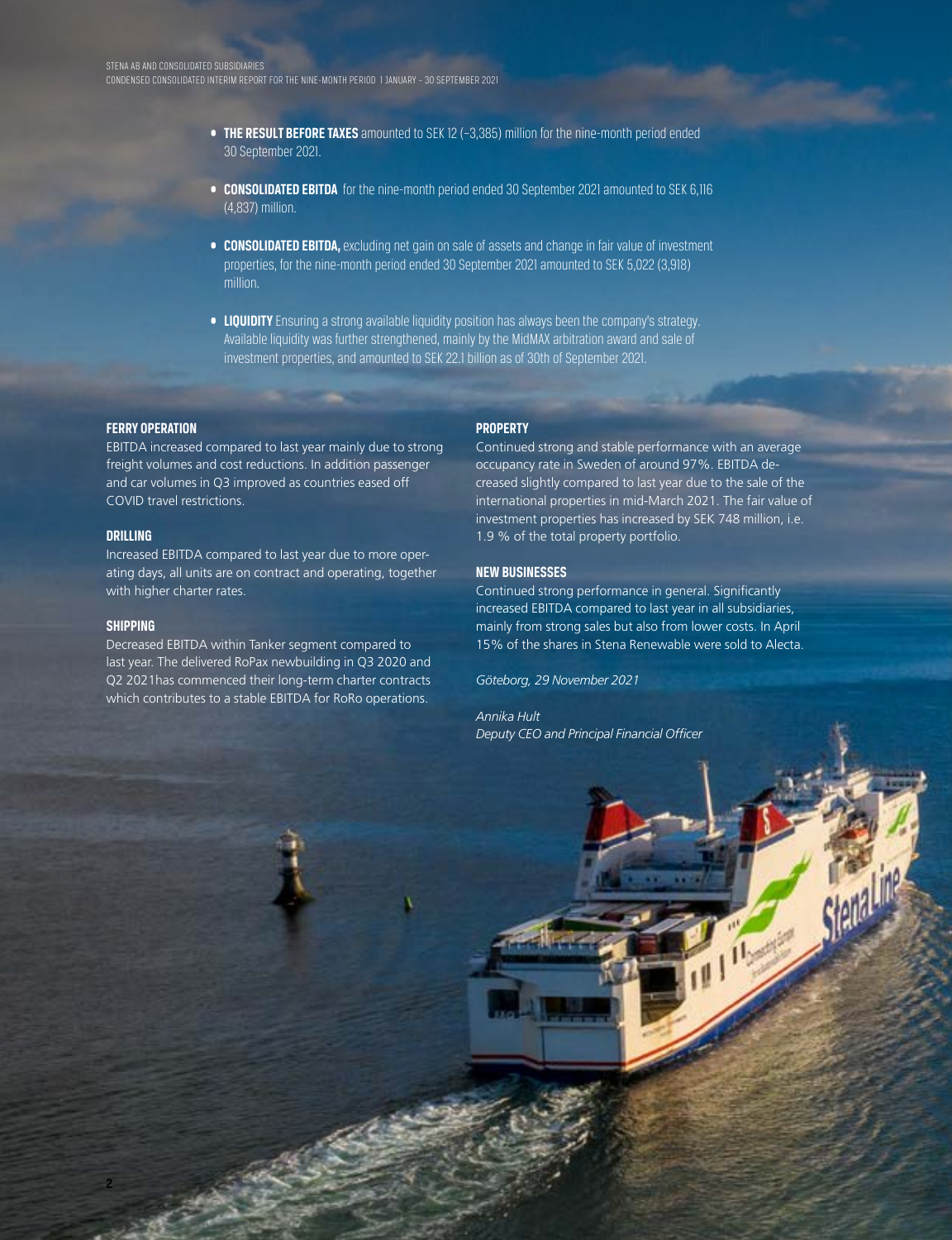

# **CONTENT**

#### **CONDENSED CONSOLIDATED FINANCIAL STATEMENTS (UNAUDITED)**

- 4 Condensed Consolidated Income Statements
- 5 Consolidated Statements of Comprehensive Income
- 6 Condensed Consolidated Balance Sheet
- 8 Condensed Consolidated Statements of Changes in Equity
- 9 Condensed Consolidated Statements of Cash Flows
- 10 Notes to Condensed Consolidated Financial Statements
- 14 Operating and financial review
- 19 Other financial information Restricted group

#### **FORWARD-LOOKING STATEMENTS**

This Interim Report includes statements that are, or may be deemed to be, forward-looking statements and can be identified as "forward-looking statements" by terms and phrases such as "anticipate," "should," "likely," "foresee," "believe," "estimate," "expect," "intend," "continue," "could," "may," "project," "plan," "predict," "will" and other similar expressions. These forward-looking statements include all matters that are not historical facts.

We do not intend, and undertake no obligation, to revise the forward-looking statements included in this report to reflect any future events or circumstances. Our actual results, performance or achievements could differ materially from the results expressed or implied by these forward-looking statements.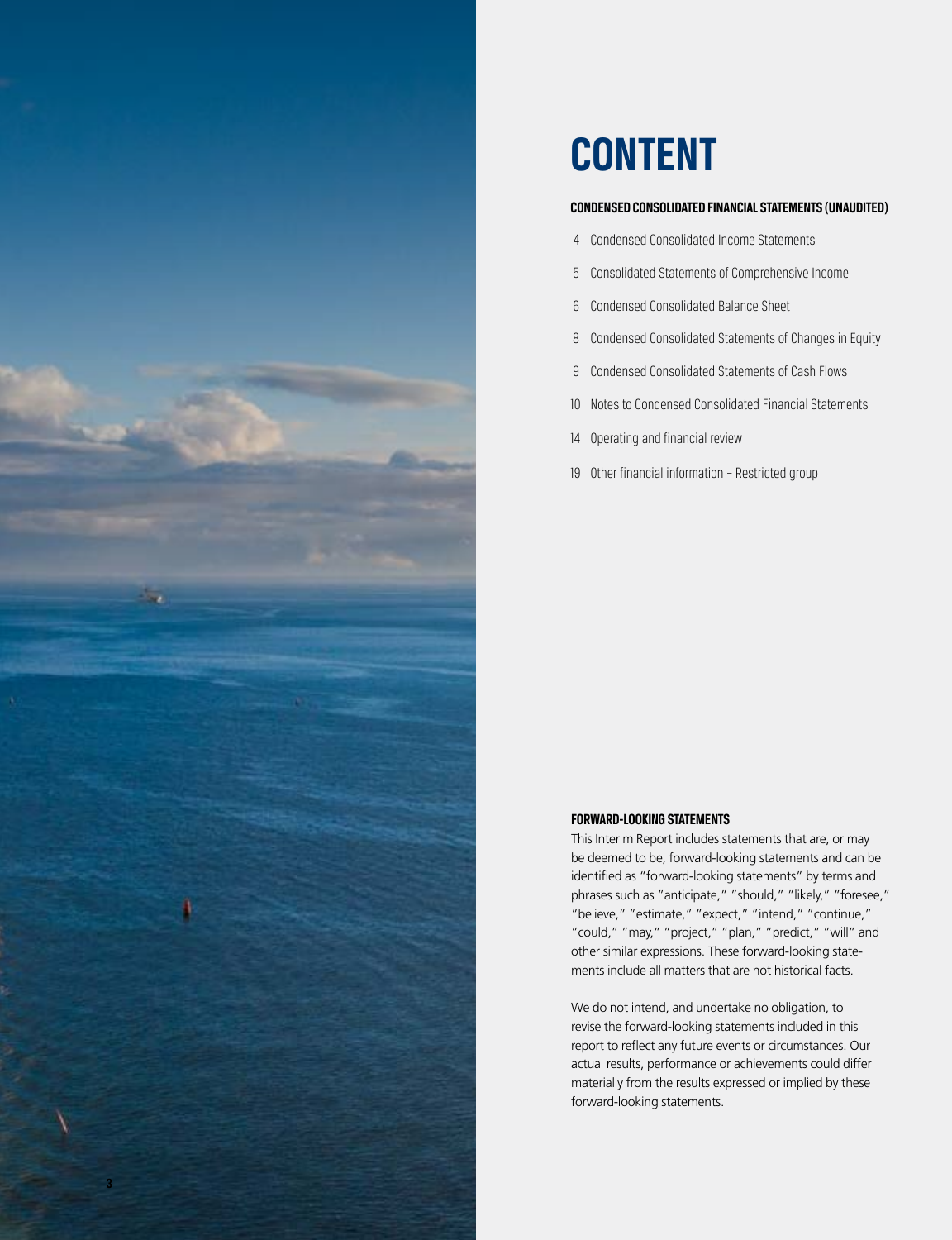## **CONDENSED CONSOLIDATED INCOME STATEMENTS (UNAUDITED)**

|                                                      | Three-month period ended 30 Sep |                | Nine-month period ended 30 Sep |                   |  |
|------------------------------------------------------|---------------------------------|----------------|--------------------------------|-------------------|--|
| (SEK in million)                                     | 2021                            | 2020           | 2021                           | 2020              |  |
| Revenue                                              |                                 |                |                                |                   |  |
| Ferry Operations                                     | 3,800                           | 2,934          | 8,964                          | 7,878             |  |
| Offshore Drilling                                    | 790                             | 291            | 1,817                          | 1,120             |  |
| Shipping                                             | 2,882                           | 2,374          | 7,677                          | 8,130             |  |
| Property                                             | 630                             | 689            | 2,089                          | 2,054             |  |
| New Businesses                                       | 1,840                           | 1,650          | 6,177                          | 5,366             |  |
| Other                                                | 3                               | $\overline{2}$ | 18                             | 24                |  |
| <b>Total revenue</b>                                 | 9,945                           | 7,940          | 26,742                         | 24,572            |  |
| Change in fair value of investment properties        | 250                             | 265            | 748                            | 721               |  |
| Net gain/loss on sale of non-current assets          | 392                             | 26             | 346                            | 198               |  |
| <b>Total other income</b>                            | 642                             | 291            | 1,094                          | 919               |  |
| <b>Direct operating expenses</b>                     |                                 |                |                                |                   |  |
| Ferry Operations                                     | $-1,979$                        | $-1,780$       | $-5,566$                       | $-5,680$          |  |
| Ferry Operations - redundancy costs                  |                                 |                |                                | $-302$            |  |
| Offshore Drilling                                    | $-575$                          | $-341$         | $-1,767$                       | $-1,322$          |  |
| Shipping                                             | $-2,349$                        | $-1,806$       | $-6,066$                       | $-5,471$          |  |
| Property                                             | $-162$                          | $-174$         | $-664$                         | $-598$            |  |
| New Businesses                                       | $-1,377$                        | $-1,236$       | $-4,574$                       | $-4,002$          |  |
| Other                                                | -6                              | 5              | $-16$                          | 15                |  |
| <b>Total direct operating expenses</b>               | $-6,448$                        | $-5,332$       | $-18,653$                      | $-17,360$         |  |
|                                                      |                                 |                |                                |                   |  |
| Selling and administrative expenses                  | $-996$                          | $-956$         | $-3,067$                       | $-3,294$          |  |
| Profit/loss from investments in operating associates | $-26$                           | $-23$          | $-54$                          | $-5$              |  |
| Depreciation, amortisation and impairment            | $-1,676$                        | $-1,916$       | $-4,978$                       | $-5,584$          |  |
| <b>Total operating expenses</b>                      | $-9,146$                        | $-8,227$       | $-26,752$                      | $-26,243$         |  |
| <b>Operating profit/loss</b>                         | 1,441                           | 4              | 1,084                          | $-752$            |  |
|                                                      |                                 |                |                                |                   |  |
| Profit/loss from investments in strategic associates | 3                               | $-12$          | 335                            | 12                |  |
| Dividends received                                   | 30                              | 6              | 92                             | 74                |  |
| Gains/losses on sale of securities                   | $-6$                            | 5              | 264                            | $-536$            |  |
| Interest income                                      | 58                              | 42             | 146                            | 119               |  |
| Interest expenses                                    | $-509$                          | $-610$         | $-1,677$<br>36                 | $-2,099$<br>$-44$ |  |
| Exchange gains/losses                                | 10                              | $-33$          | $-268$                         | $-159$            |  |
| Other finance income/costs<br><b>Financial net</b>   | $-125$                          | $-80$          |                                |                   |  |
|                                                      | $-539$                          | $-682$         | $-1,072$                       | $-2,633$          |  |
| Profit/loss before tax                               | 902                             | $-678$         | 12                             | $-3,385$          |  |
| Income taxes                                         | $-496$                          | $-301$         | $-452$                         | $-250$            |  |
| Profit/loss for the period                           | 406                             | $-979$         | $-440$                         | $-3,635$          |  |
| Profit/loss for the period attributable to:          |                                 |                |                                |                   |  |
| Shareholders of the Parent company                   | 394                             | $-984$         | $-470$                         | $-3,647$          |  |
| Non-controlling interests                            | 12                              | 5              | 30                             | 12                |  |
| Profit/loss for the period                           | 406                             | $-979$         | $-440$                         | $-3,635$          |  |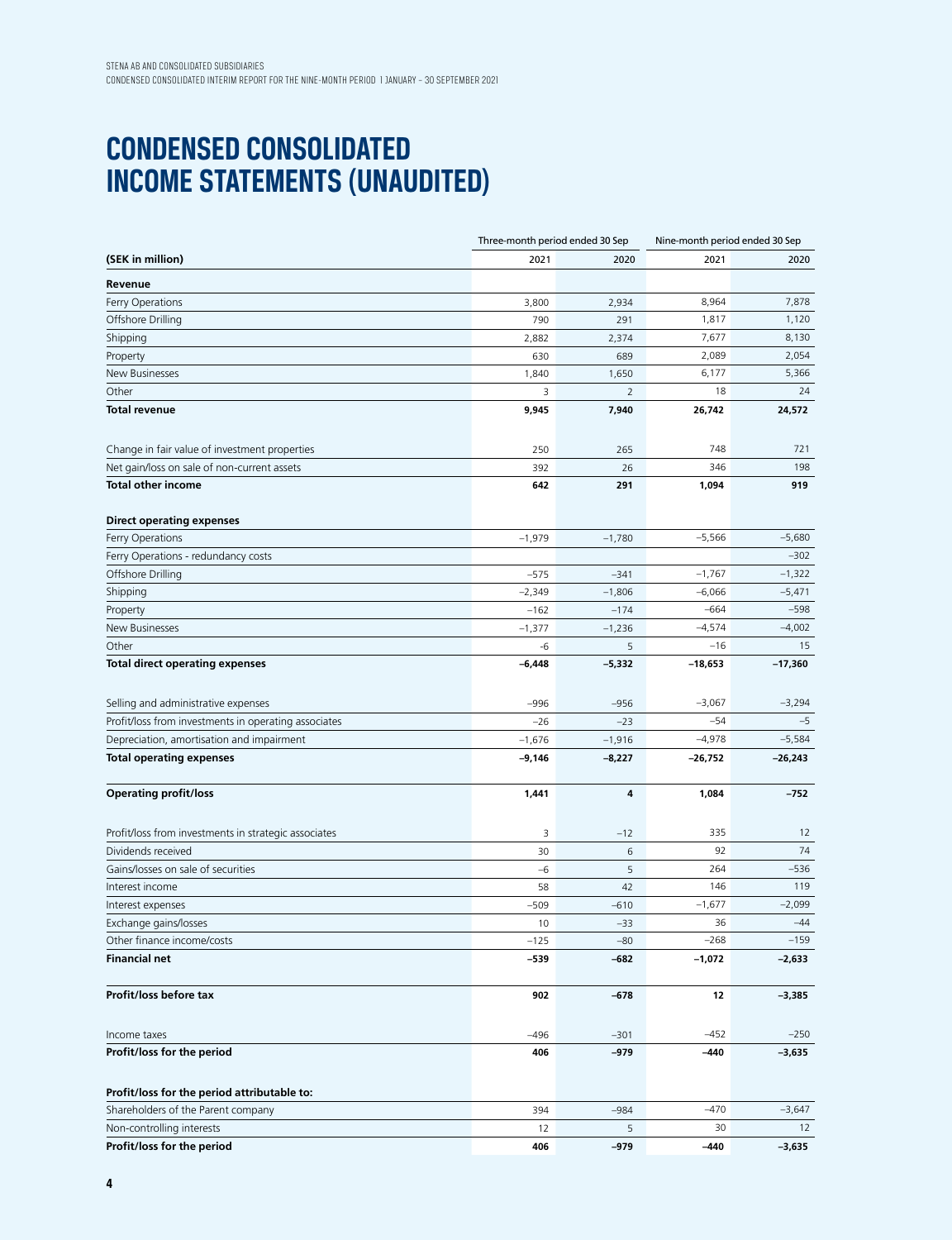# **CONSOLIDATED STATEMENTS OF COMPREHENSIVE INCOME (UNAUDITED)**

|                                                               | Three-month period ended 30 Sep |        | Nine-month period ended 30 Sep |          |  |
|---------------------------------------------------------------|---------------------------------|--------|--------------------------------|----------|--|
| (SEK in million)                                              | 2021                            | 2020   | 2021                           | 2020     |  |
| Profit/loss for the period                                    | 406                             | $-979$ | $-440$                         | $-3,635$ |  |
| Other comprehensive income                                    |                                 |        |                                |          |  |
| Items that may subsequently be reclassified to profit or loss |                                 |        |                                |          |  |
| Change in fair value reserve, net of tax                      | $-15$                           | $-1$   | 70                             | $-83$    |  |
| Change in net investment hedge, net of tax                    | 280                             | 101    | 1,274                          | $-996$   |  |
| Change in translation reserve                                 | $-59$                           | $-49$  | 186                            | $-251$   |  |
| Share of other comprehensive income of associates             | 11                              | 10     | 55                             | $-97$    |  |
| Items that will not be reclassified to profit or loss         |                                 |        |                                |          |  |
| Change in fair value reserve, net of tax                      | $-69$                           | 111    | $-90$                          | 116      |  |
| Change in revaluation reserve, net of tax                     | $-1$                            | 30     | 23                             | $-96$    |  |
| Remeasurements of post-employment benefit obligations         |                                 |        | $-48$                          | $-21$    |  |
| Share of other comprehensive income of associates             | $-4$                            | $-10$  | $\overline{1}$                 | $-9$     |  |
| Other comprehensive income for the period                     | 143                             | 192    | 1,471                          | $-1,437$ |  |
| Total comprehensive income for the period                     | 549                             | $-787$ | 1,031                          | $-5,072$ |  |
| Total comprehensive income attributable to:                   |                                 |        |                                |          |  |
| Shareholders of the Parent company                            | 539                             | $-793$ | 1.004                          | $-5,082$ |  |
| Non-controlling interests                                     | 10                              | 6      | 27                             | 10       |  |
| Total comprehensive income for the period, net of tax         | 549                             | $-787$ | 1,031                          | $-5,072$ |  |

The accompanying notes form an integral part of these Condensed Consolidated Financial Statements.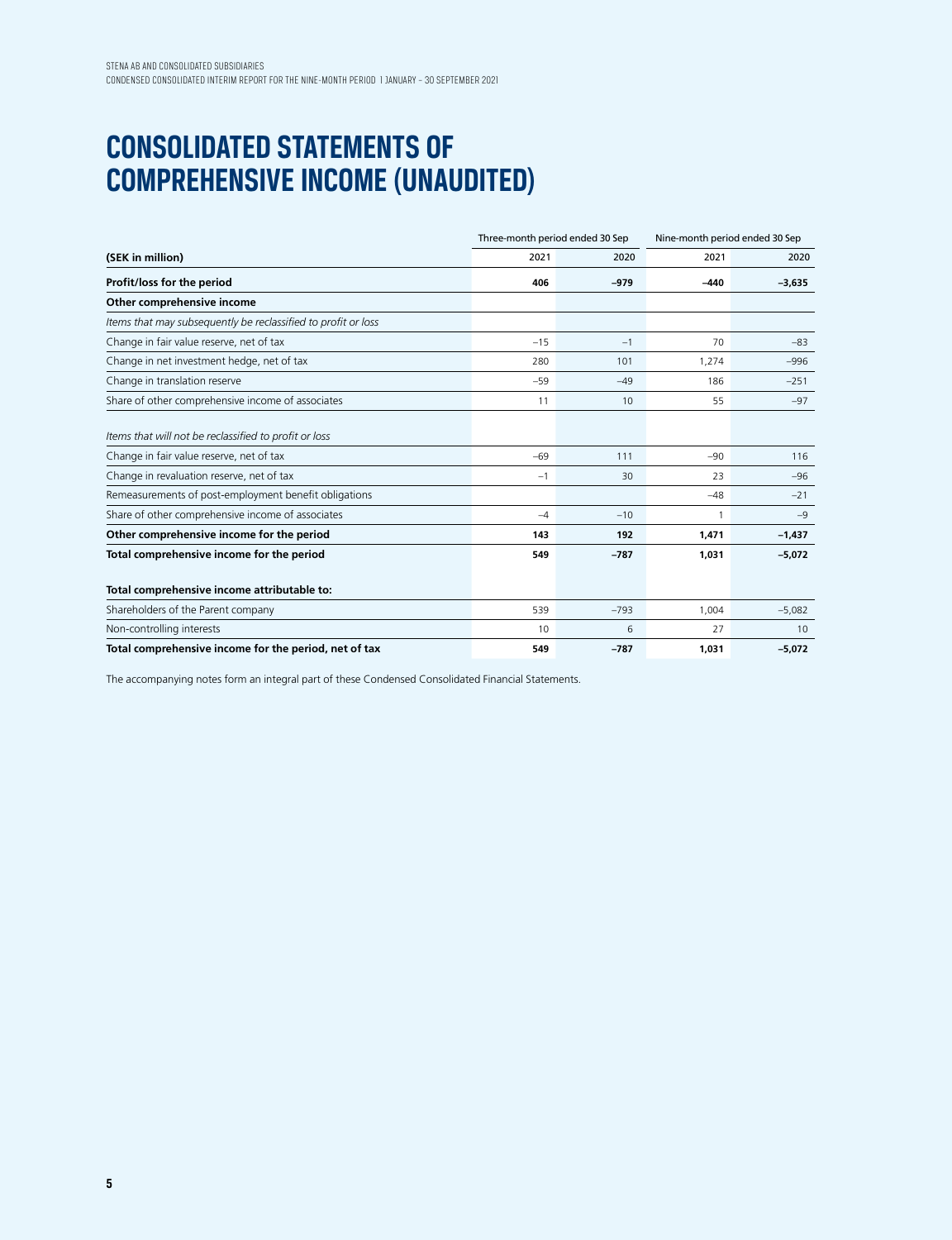# **CONDENSED CONSOLIDATED BALANCE SHEET (UNAUDITED)**

|                                                     | 30 September | 31 December |
|-----------------------------------------------------|--------------|-------------|
| (SEK in million)                                    | 2021         | 2020        |
| <b>Assets</b>                                       |              |             |
| Non-current assets                                  |              |             |
| Intangible assets                                   | 4,685        | 4,731       |
| Property, plant and equipment                       |              |             |
| Vessels                                             | 36,680       | 36,012      |
| Construction in progress                            | 2,695        | 1,869       |
| Equipment                                           | 2,648        | 2,797       |
| Land and buildings                                  | 2,318        | 2,414       |
| Ports                                               | 4,508        | 4,497       |
| Total property, plant and equipment                 | 48,849       | 47,589      |
| <b>Investment properties</b>                        | 39,659       | 40,902      |
| <b>Financial assets</b>                             |              |             |
| Investments reported according to the equity method | 3,739        | 3,556       |
| Marketable securities                               | 4,012        | 3,363       |
| Surplus in funded pension plans                     | 1,383        | 1,195       |
| Other non-current assets                            | 6,594        | 5,348       |
| <b>Total financial assets</b>                       | 15,728       | 13,462      |
| <b>Total non-current assets</b>                     | 108,921      | 106,684     |
| <b>Current assets</b>                               |              |             |
| Inventories                                         | 1,515        | 1,080       |
| Trade receivables                                   | 3,774        | 2,867       |
| Other current receivables                           | 2,641        | 5,591       |
| Prepayments and accrued income                      | 1,789        | 1,487       |
| Short-term investments                              | 1,689        | 1,752       |
| Cash and cash equivalents                           | 1,896        | 1,814       |
| Assets held for sale                                | 80           | 658         |
| <b>Total current assets</b>                         | 13,384       | 15,249      |
| <b>Total assets</b>                                 | 122,305      | 121,933     |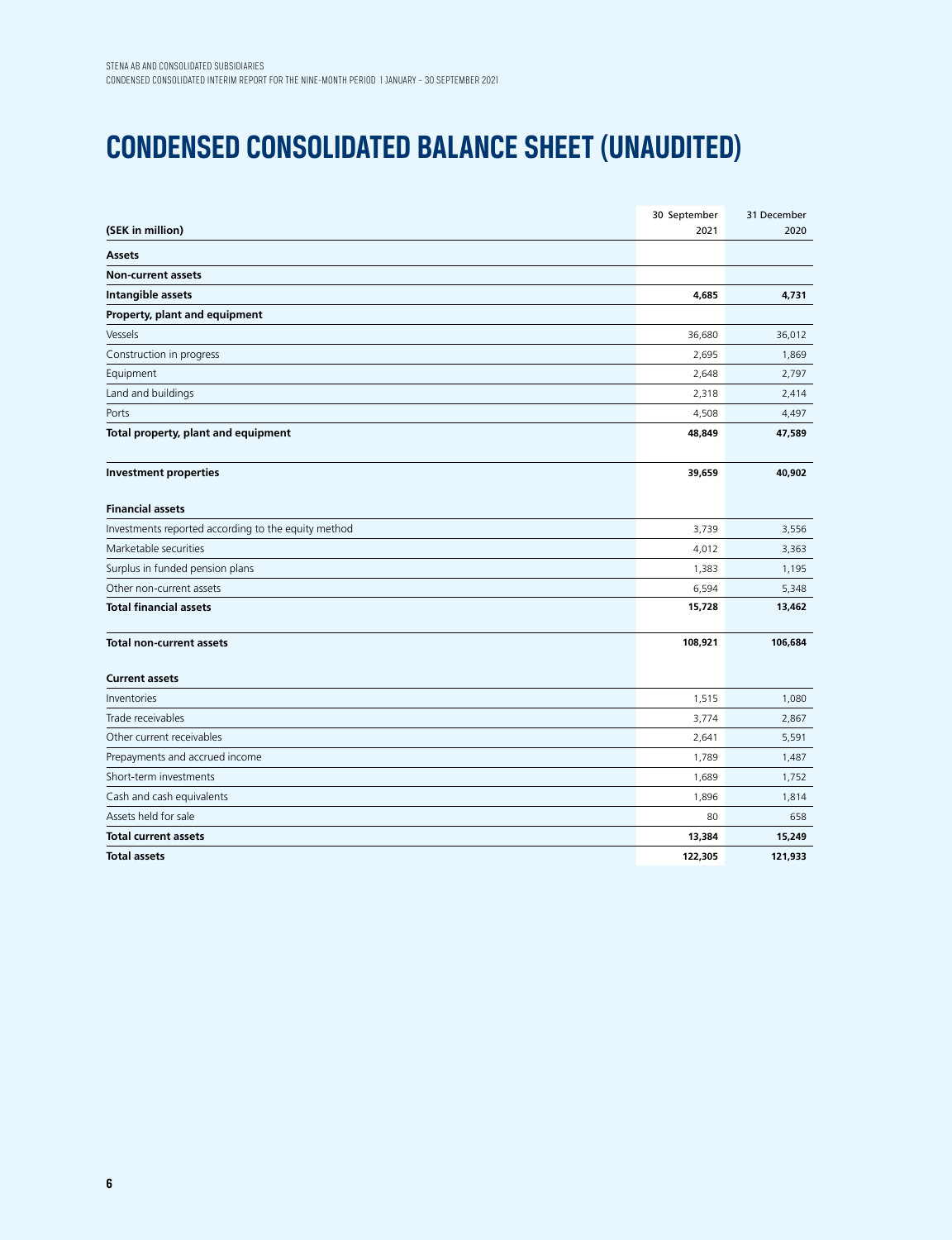|                                      | 30 September | 31 December |
|--------------------------------------|--------------|-------------|
| (SEK in million)                     | 2021         | 2020        |
| <b>Equity and liabilities</b>        |              |             |
| <b>Equity</b>                        | 44,013       | 42,925      |
| <b>Non-current liabilities</b>       |              |             |
| Deferred tax liabilities             | 5,454        | 4,820       |
| Pension liabilities                  | 815          | 748         |
| Other provisions                     | 109          | 64          |
| Long-term debt                       | 40,243       | 40,539      |
| <b>Senior Notes</b>                  | 12,770       | 13,260      |
| Capitalised lease obligations        | 4,000        | 2,826       |
| Other non-current liabilities        | 2,728        | 3,431       |
| <b>Total non-current liabilities</b> | 66,119       | 65,688      |
| <b>Current liabilities</b>           |              |             |
| Short-term debt                      | 2,261        | 3,533       |
| Capitalised lease obligations        | 941          | 778         |
| Trade payables                       | 2,252        | 1,944       |
| <b>Tax liabilities</b>               | 169          | 109         |
| Other liabilities                    | 2,040        | 2,086       |
| Accruals and deferred income         | 4,510        | 4,870       |
| <b>Total current liabilities</b>     | 12,173       | 13,320      |
| <b>Total equity and liabilities</b>  | 122,305      | 121,933     |

The accompanying notes form an integral part of these Condensed Consolidated Financial Statements.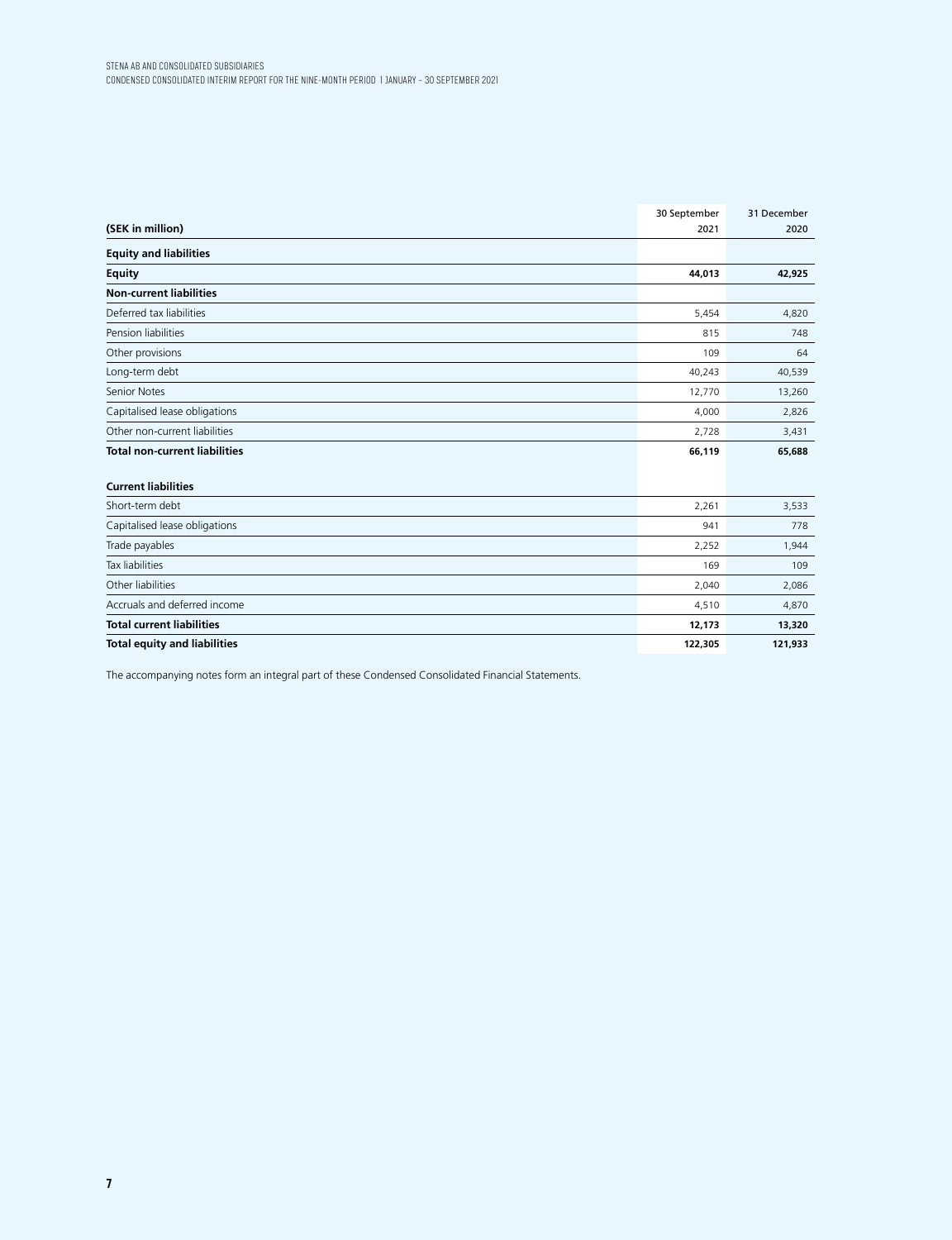# **CONDENSED CONSOLIDATED STATEMENTS OF CHANGES IN EQUITY (UNAUDITED)**

|                                                        |               | Equity attributable to shareholders of the Parent company |                |          |                 |                     |
|--------------------------------------------------------|---------------|-----------------------------------------------------------|----------------|----------|-----------------|---------------------|
|                                                        |               | Retained earnings                                         |                |          |                 |                     |
|                                                        |               |                                                           | incl. Profit   |          | Non-controlling |                     |
| (SEK in million)                                       | Share capital | Reserves                                                  | for the period | Total    | interests       | <b>Total equity</b> |
| Closing balance, 31 December 2019                      | 5             | 4,483                                                     | 43,403         | 47,891   | 159             | 48,050              |
| Change in accounting policy (note 2)                   |               | 3,717                                                     | $-2.781$       | 936      |                 | 936                 |
| New opening balance, 1 January 2020                    | 5             | 8,200                                                     | 40,622         | 48,827   | 159             | 48,986              |
| Change in fair value reserve                           |               | $-63$                                                     | 96             | 33       |                 | 33                  |
| Change in net investment hedge                         |               | $-996$                                                    |                | $-996$   |                 | -996                |
| Change in revaluation reserve                          |               | $-173$                                                    | 77             | $-96$    |                 | $-96$               |
| Change in translation reserve                          |               | $-249$                                                    |                | $-249$   | $-2$            | $-251$              |
| Change in associates                                   |               |                                                           | $-106$         | $-106$   |                 | $-106$              |
| Remeasurement of post-employment                       |               |                                                           |                |          |                 |                     |
| benefit obligation                                     |               |                                                           | $-21$          | $-21$    |                 | $-21$               |
| Other comprehensive income                             |               | $-1,481$                                                  | 46             | $-1.435$ | $-2$            | $-1,437$            |
| Profit for the period                                  |               |                                                           | $-3,647$       | $-3,647$ | 12              | $-3,635$            |
| Total comprehensive income                             |               | $-1,481$                                                  | $-3,601$       | $-5,082$ | 10              | $-5,072$            |
| Changes in non-controlling interest                    |               |                                                           |                |          | 28              | 28                  |
| Closing balance, 30 September 2020                     | 5             | 6,719                                                     | 37,021         | 43,745   | 197             | 43,942              |
| Closing balance, 31 December 2020                      | 5             | 6,935                                                     | 35,766         | 42,706   | 219             | 42,925              |
| Change in fair value reserve                           |               | 13                                                        | $-33$          | $-20$    |                 | $-20$               |
| Change in net investment hedge                         |               | 1,274                                                     |                | 1,274    |                 | 1,274               |
| Change in revaluation reserve                          |               | $-348$                                                    | 371            | 23       |                 | 23                  |
| Change in translation reserve                          |               | 189                                                       |                | 189      | $-3$            | 186                 |
| Change in associates                                   |               |                                                           | 56             | 56       |                 | 56                  |
| Remeasurement of post-employment<br>benefit obligation |               |                                                           | $-48$          | $-48$    |                 | -48                 |
| Other comprehensive income                             |               | 1,128                                                     | 346            | 1,474    | $-3$            | 1,471               |
| Profit for the period                                  |               |                                                           | $-470$         | $-470$   | 30              | -440                |
| Total comprehensive income                             |               | 1,128                                                     | $-124$         | 1,004    | 27              | 1,031               |
| Changes in non-controlling interest                    |               |                                                           | 45             | 45       | 12              | 57                  |
| Closing balance, 30 September 2021                     | 5             | 8,063                                                     | 35,687         | 43,755   | 258             | 44,013              |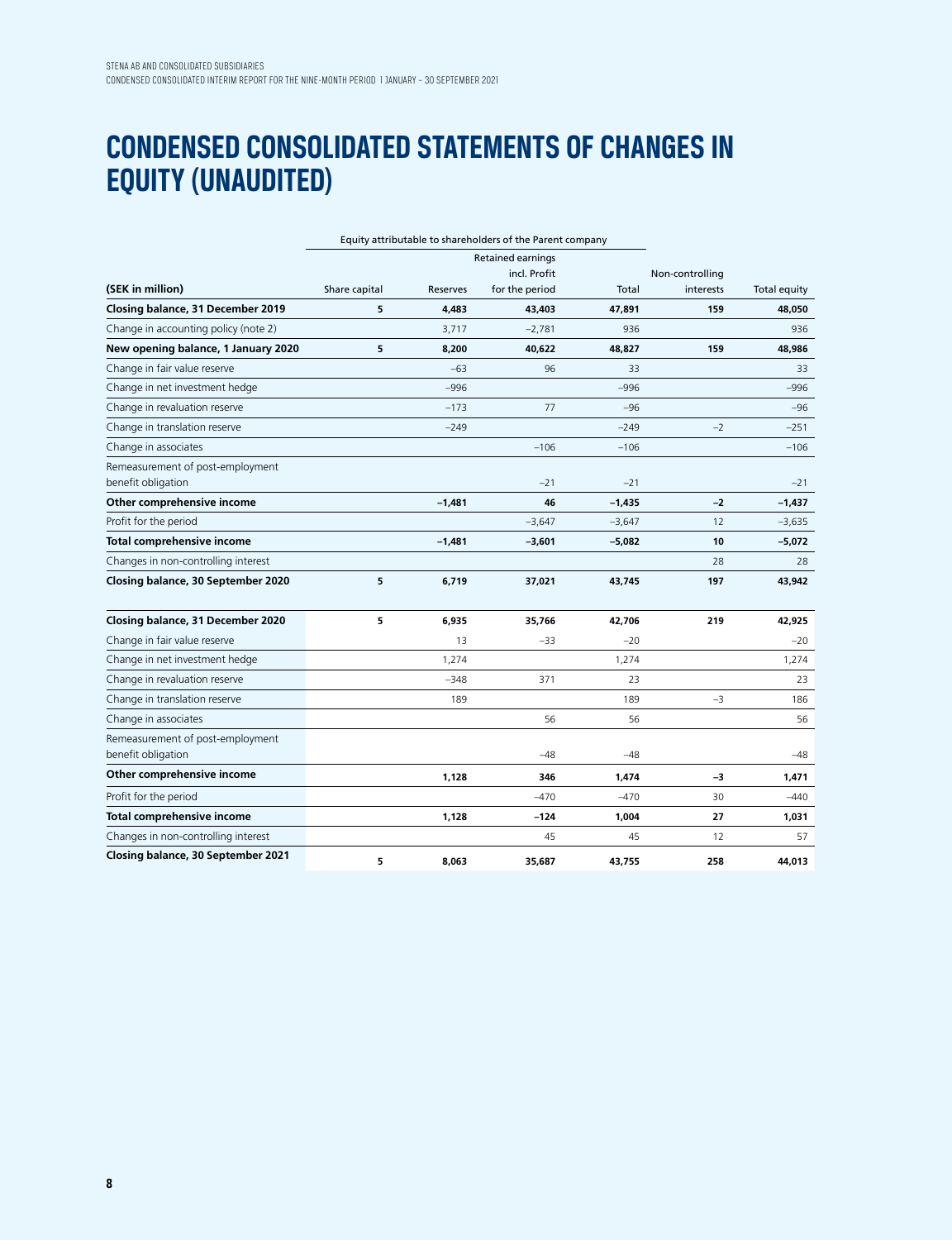## **CONDENSED CONSOLIDATED STATEMENTS OF CASH FLOWS (UNAUDITED)**

|                                                                                            |          | Nine-month period ended 30 Sep |
|--------------------------------------------------------------------------------------------|----------|--------------------------------|
| (SEK in million)                                                                           | 2021     | 2020                           |
| Cash flow from operating activities                                                        |          |                                |
| Profit for the period                                                                      | $-440$   | $-3,635$                       |
| Adjustments to reconcile profit for the year to net cash provided by operating activities: |          |                                |
| Depreciation, amortisation and impairment                                                  | 4,978    | 5,584                          |
| Change in fair value of investment properties                                              | $-748$   | $-721$                         |
| Gain on sale of non-current assets                                                         | $-346$   | -198                           |
| Gains/losses on sale of securities net                                                     | $-264$   | 536                            |
| Share of strategic associates result                                                       | $-335$   | $-12$                          |
| Deferred income taxes                                                                      | 323      | 322                            |
| Exchange differences, unrealised                                                           | $-352$   | 784                            |
| Other non-cash items                                                                       | 236      | 275                            |
| Pensions                                                                                   | $-51$    | $-30$                          |
| Dividend from operational associates and joint ventures                                    | 78       | 46                             |
| Net cash flow from trading securities                                                      | $-201$   | 561                            |
| Trade and other receivables                                                                | 2,129    | $-179$                         |
| Prepayments and accrued income                                                             | $-517$   | 417                            |
| Inventories                                                                                | $-422$   | 225                            |
| Trade payables                                                                             | 287      | $-380$                         |
| Accruals and deferred income                                                               | $-165$   | $-190$                         |
| Income tax payable                                                                         | $-74$    | $-85$                          |
| Other current liabilities                                                                  | 22       | 198                            |
| Cash flow from operating activities                                                        | 4,138    | 3,518                          |
| Cash flow from investing activities                                                        |          |                                |
| Purchase of intangible assets                                                              | $-111$   | $-77$                          |
| Sale of property, plant and equipment                                                      | 1,549    | 231                            |
| Capital expenditure on property, plant and equipment                                       | $-4,649$ | $-4,529$                       |
| Purchase and sale of operations, net of cash                                               | 2,195    | $-182$                         |
| Dividend from strategic associates and joint ventures                                      | 18       | 10                             |
| Investments and disposals in strategic associates and joint ventures                       | 366      | $-140$                         |
| Sale of securities                                                                         | 1,736    | 1,787                          |
| Purchase of securities                                                                     | $-2,086$ | $-1,415$                       |
| Other investing activities                                                                 | $-658$   | 564                            |
| Cash flow from investing activities                                                        | $-1,640$ | $-3,751$                       |
| <b>Cash flow from financing activities</b>                                                 |          |                                |
| Proceeds from issuance of short and long-term debt                                         | 2,388    | 14,709                         |
| Principal payments on short and long-term debt                                             | $-4,705$ | $-11,536$                      |
| Net change in borrowings on line-of-credit agreements                                      | 365      | $-3,098$                       |
| New leases                                                                                 | 4        | $\mathbf 0$                    |
| Principal payments on capitalised lease obligations                                        | $-695$   | -796                           |
| Net change in restricted cash accounts                                                     | 386      | 360                            |
| Other financing activities                                                                 | $-201$   | $-438$                         |
| Cash flow from financing activities                                                        | $-2,458$ | -799                           |
| Effect of exchange rate changes on cash and cash equivalents                               | 42       | -47                            |
| Net change in cash and cash equivalents                                                    | 82       | -1,079                         |
| Cash and cash equivalents at beginning of period                                           | 1,814    | 3,366                          |
| Cash and cash equivalents at end of period                                                 | 1,896    | 2,287                          |

The accompanying notes form an integral part of these Condensed Consolidated Financial Statements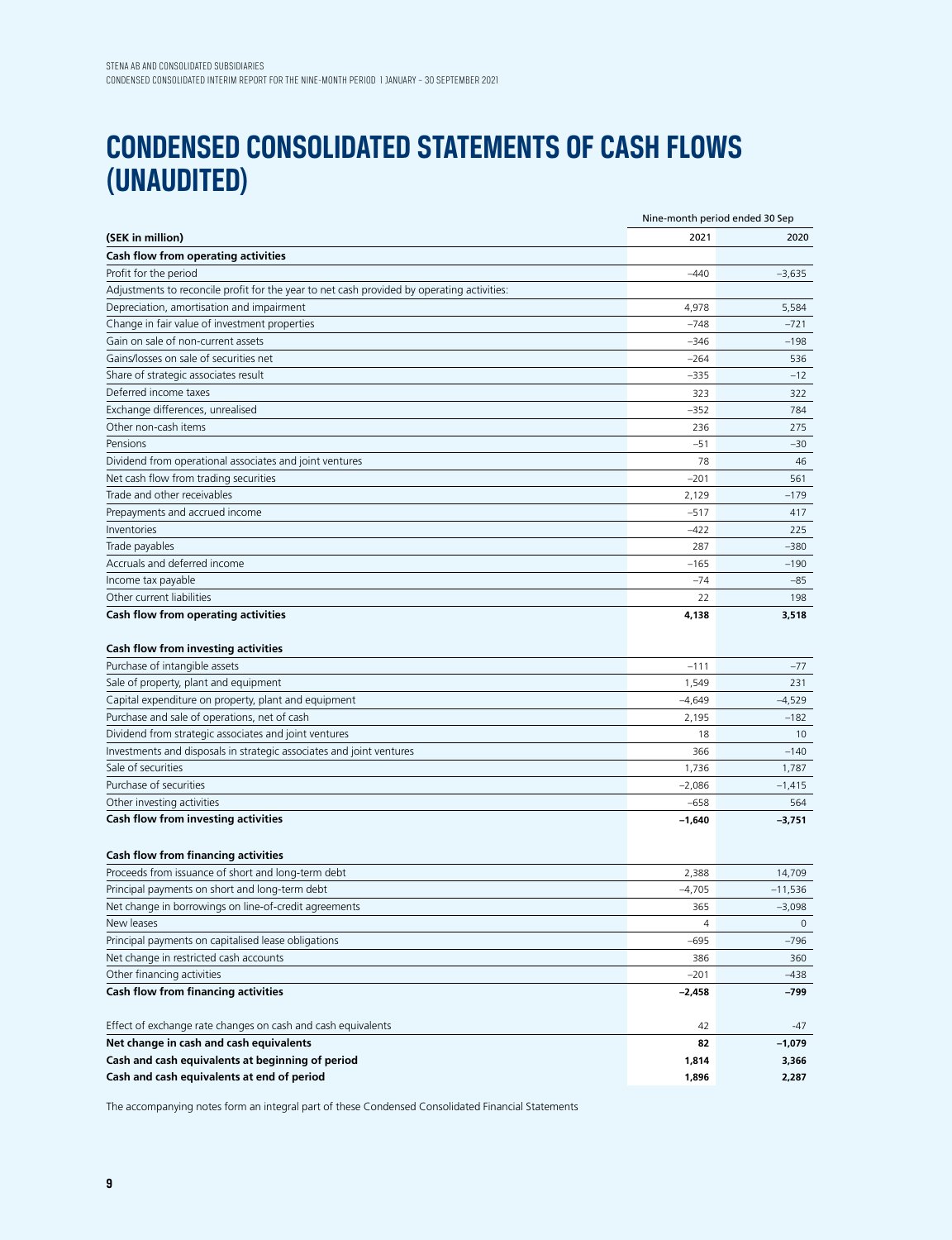## **NOTES TO CONDENSED CONSOLIDATED FINANCIAL STATEMENTS (UNAUDITED)**

### **NOTE 1.** BASIS OF PRESENTATION

The accompanying condensed consolidated financial statements present the financial position and result of operations of Stena AB (publ) and its subsidiaries (Stena) and have been prepared in accordance with IAS 34, "Interim financial reporting". The condensed consolidated interim financial information should be read in conjunction with the annual financial statements for the year ended on 31 December 2020, which have been prepared in accordance with IFRS.

The interim financial information included in the condensed consolidated financial statements has not been audited, and reflects all adjustments (consisting only of normal recurring adjustments) that are, in the opinion of management, necessary for a fair presentation of the results for the interim periods presented. Interim results for the nine months ended on 30 September 2021 are not necessarily an indication of the results to be expected for the full year.

### **NOTE 2.** ACCOUNTING POLICIES

Except for as noted below the accounting policies applied are consistent with those of the annual financial statements for the year ended 31 December 2020, as described in the annual financial statements.

Taxes on income during the interim periods are accrued using the tax rate that would be applicable to expected total annual earnings.

Stena's Annual Report 2020 describes the content of the new accounting principles that are regarded as material for the Stena Group (see link https:// www.stena.com/news-finance/investor-relations/reports/).

#### **Change in application of capitalised lease obligations**

As stated in Note 19 of the Stena AB's annual report 2020, sale and lease back contracts with a repurchase agreement clause were included in capitalised lease obligations. From 1 January 2021 these liabilities have been reclassified to longand short term debt in the balance sheet with the corresponding amounts of SEK 9,615 million and SEK 957 million respectively as per 31 December 2020.

#### **New or amended accounting policies applied after 2021**

There are no new accounting policies applicable from 2021 that significantly affects the Stena AB Group.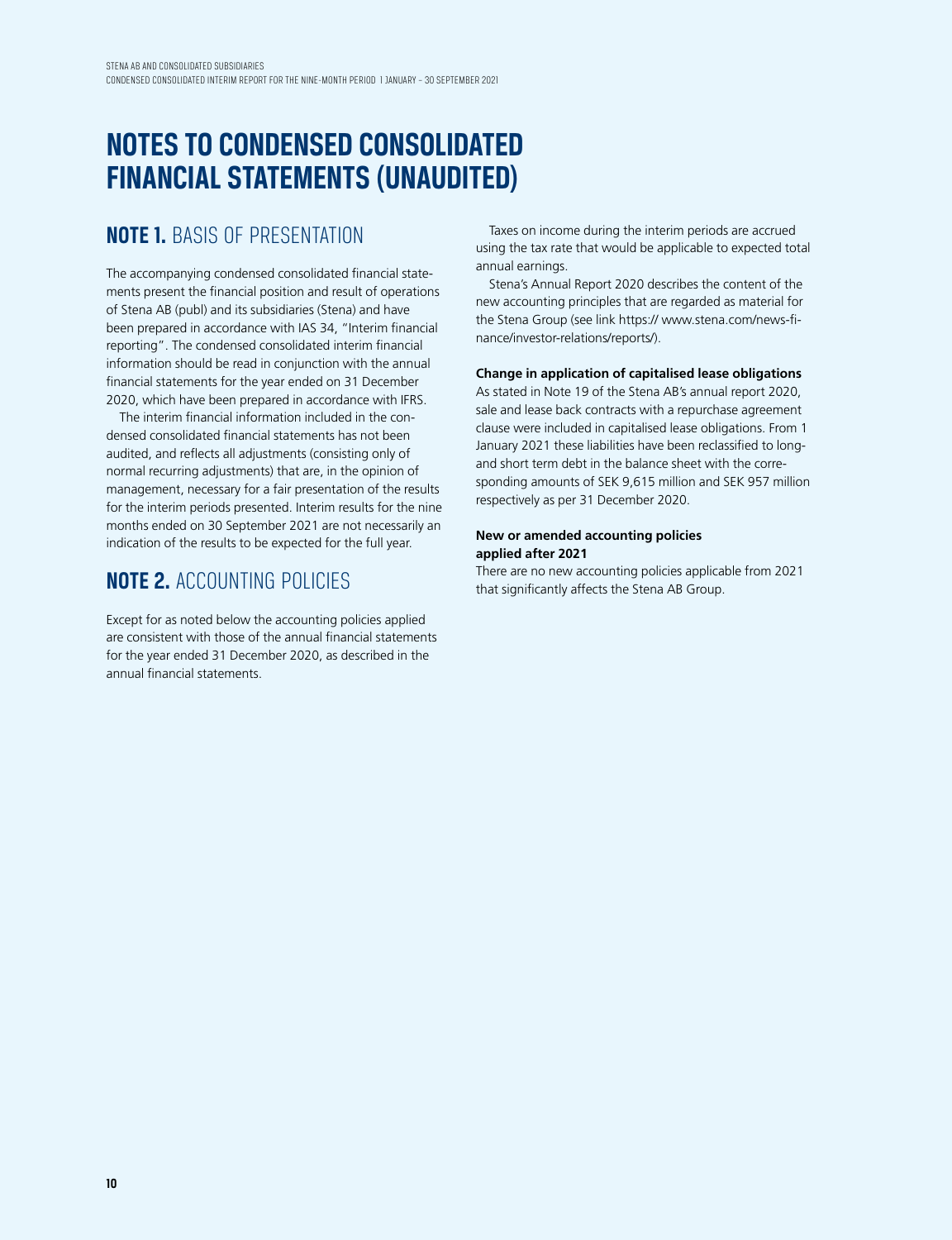### **NOTE 3.** SEGMENT INFORMATION

#### **Revenue**

Three-month period ended 30 September

|                         | <b>Construction Con-</b> |       |          |       |         |                |        |      |       |      |       |       |
|-------------------------|--------------------------|-------|----------|-------|---------|----------------|--------|------|-------|------|-------|-------|
|                         | Lease income             |       | Products |       | Service |                | tracts |      | Other |      | Total |       |
| (SEK in million)        | 2021                     | 2020  | 2021     | 2020  | 2021    | 2020           | 2021   | 2020 | 2021  | 2020 | 2021  | 2020  |
| Ferry operations        |                          |       | 272      | 170   | 3,548   | 2,716          |        |      | $-21$ | 48   | 3,800 | 2,934 |
| Offshore Drilling       | 393                      | 160   |          |       | 398     | 131            |        |      | $-1$  |      | 790   | 291   |
| Shipping:               |                          |       |          |       |         |                |        |      |       |      |       |       |
| Roll-on/Roll-off vessel | 143                      | 90    |          |       | 9       | 33             |        |      |       |      | 153   | 124   |
| Tanker                  | 636                      | 648   |          |       | 474     | 419            |        |      | 5     | 25   | 1,115 | 1,092 |
| Other Shipping          |                          |       | 57       | 38    | 1,557   | 1,083          |        |      |       | 36   | 1,614 | 1,158 |
| <b>Total Shipping</b>   | 779                      | 738   | 57       | 38    | 2,041   | 1,535          |        |      | 5     | 62   | 2,882 | 2,374 |
| Property                | 619                      | 677   |          |       | 11      | 12             |        |      |       |      | 630   | 689   |
| New Businesses          |                          |       | 1,456    | 1,308 |         |                | 381    | 332  | 3     | 9    | 1,840 | 1,650 |
| Other                   |                          |       |          |       | 2       | $\overline{2}$ |        |      |       |      | 3     | 2     |
| Total                   | 1,791                    | 1,575 | 1,785    | 1,516 | 5,999   | 4,397          | 381    | 332  | $-13$ | 119  | 9,945 | 7,940 |

Nine-month period ended 30 September

|                         | <b>Construction Con-</b> |       |          |       |         |        |        |      |                |                |        |        |
|-------------------------|--------------------------|-------|----------|-------|---------|--------|--------|------|----------------|----------------|--------|--------|
|                         | Lease income             |       | Products |       | Service |        | tracts |      | Other          |                | Total  |        |
| (SEK in million)        | 2021                     | 2020  | 2021     | 2020  | 2021    | 2020   | 2021   | 2020 | 2021           | 2020           | 2021   | 2020   |
| Ferry operations        |                          |       | 518      | 420   | 8,433   | 7,303  |        |      | 13             | 154            | 8,964  | 7,878  |
| Offshore Drilling       | 914                      | 623   |          |       | 902     | 494    |        |      |                | 3              | 1,817  | 1,120  |
| Shipping:               |                          |       |          |       |         |        |        |      |                |                |        |        |
| Roll-on/Roll-off vessel | 366                      | 234   |          |       | 54      | 84     |        |      | $\overline{2}$ | $\overline{2}$ | 422    | 320    |
| Tanker                  | 1,861                    | 2,733 |          |       | 1,295   | 1,823  |        |      | 18             | 25             | 3,174  | 4,581  |
| Other Shipping          |                          |       | 192      | 193   | 3,886   | 2,997  |        |      | 3              | 40             | 4,081  | 3,230  |
| <b>Total Shipping</b>   | 2,227                    | 2,967 | 192      | 193   | 5,235   | 4,903  |        |      | 23             | 67             | 7,677  | 8,130  |
| Property                | 1,878                    | 2,020 |          |       | 33      | 34     |        |      | 178            |                | 2,089  | 2,054  |
| New Businesses          |                          |       | 5,124    | 4,366 |         | 3      | 1,046  | 982  | 7              | 15             | 6,177  | 5,366  |
| Other                   |                          |       |          |       | 16      | 20     |        |      | 2              | 4              | 18     | 24     |
| Total                   | 5,019                    | 5,610 | 5,834    | 4,979 | 14,619  | 12,758 | 1.046  | 982  | 235            | 243            | 26,742 | 24,572 |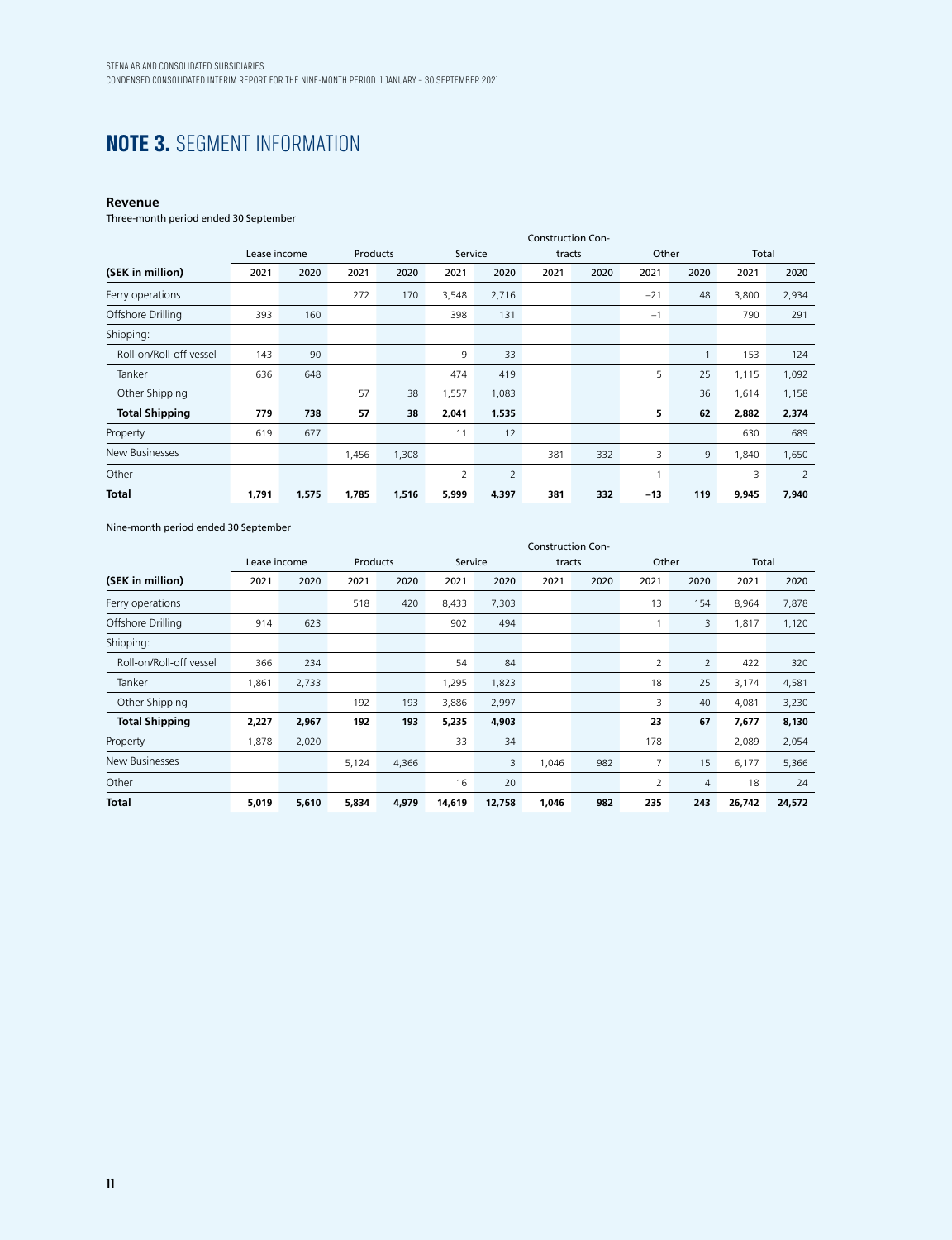|                                               | Three-month period ended 30 Sep |        | Nine-month period ended 30 Sep |          |  |
|-----------------------------------------------|---------------------------------|--------|--------------------------------|----------|--|
| (SEK in million)                              | 2021                            | 2020   | 2021                           | 2020     |  |
| <b>Operating profit/loss</b>                  |                                 |        |                                |          |  |
| Ferry Operations:                             | 927                             | 90     | 801                            | $-622$   |  |
| Net gain/loss on sale of vessels              | 339                             |        | 339                            |          |  |
| Redundancy costs                              |                                 |        |                                | $-302$   |  |
| <b>Total Ferry Operations</b>                 | 1,266                           | 90     | 1.140                          | $-924$   |  |
| Offshore Drilling                             | $-490$                          | $-818$ | $-2,068$                       | $-2,714$ |  |
| Shipping: Roll-on/Roll-off vessels            | 54                              | 29     | 85                             | 70       |  |
| Tanker                                        | $-229$                          | $-89$  | $-539$                         | 561      |  |
| Other shipping                                | 71                              | 32     | 159                            | 29       |  |
| Net gain/loss on sale of vessels              |                                 |        | $-13$                          |          |  |
| Net gain/loss on sale of operations           | 11                              | $-3$   | 11                             | 6        |  |
| <b>Total Shipping</b>                         | $-93$                           | $-31$  | $-297$                         | 666      |  |
| Property:                                     | 413                             | 468    | 1,250                          | 1,291    |  |
| Net gain/loss on sale of properties           | 23                              | 29     | 23                             | 144      |  |
| Net gain/loss on sale of operations           |                                 |        | $-28$                          |          |  |
| Change in fair value of investment properties | 250                             | 265    | 748                            | 721      |  |
| <b>Total Property</b>                         | 686                             | 762    | 1,993                          | 2,156    |  |
| New Businesses                                | 133                             | 91     | 560                            | 336      |  |
| Other:                                        | $-80$                           | $-90$  | $-258$                         | $-319$   |  |
| Net gain/loss on sale of properties           | 19                              |        | 19                             |          |  |
| Net gain/loss on sale of operations           |                                 |        | $-5$                           | 47       |  |
| <b>Total Other</b>                            | $-61$                           | $-90$  | $-244$                         | $-272$   |  |
| <b>Total Operating profit/loss</b>            | 1,441                           | 4      | 1,084                          | $-752$   |  |

|                                           | Three-month period ended 30 Sep |       | Nine-month period ended 30 Sep |       |  |
|-------------------------------------------|---------------------------------|-------|--------------------------------|-------|--|
| (SEK in million)                          | 2021                            | 2020  | 2021                           | 2020  |  |
| Depreciation, amortisation and impairment |                                 |       |                                |       |  |
| Ferry Operations                          | 638                             | 810   | 1,874                          | 2,036 |  |
| Offshore Drilling                         | 632                             | 667   | 1,852                          | 2,135 |  |
| Shipping: Roll-on/Roll-off vessels        | 45                              | 47    | 129                            | 120   |  |
| Tanker                                    | 261                             | 305   | 816                            | 985   |  |
| Other shipping                            | 25                              | 14    | 80                             | 49    |  |
| <b>Total Shipping</b>                     | 331                             | 366   | 1,025                          | 1,154 |  |
| Property                                  | 3                               | 3     | 8                              | 8     |  |
| New Businesses                            | 65                              | 62    | 196                            | 191   |  |
| Other                                     | 7                               | 8     | 23                             | 60    |  |
| <b>Total</b>                              | 1,676                           | 1,916 | 4,978                          | 5,584 |  |

|                                                      | Three-month period ended 30 Sep |       | Nine-month period ended 30 Sep |       |  |
|------------------------------------------------------|---------------------------------|-------|--------------------------------|-------|--|
| (SEK in million)                                     | 2021                            | 2020  | 2021                           | 2020  |  |
| Profit/loss from investments in operating associates |                                 |       |                                |       |  |
| Shipping: Tanker                                     | $-31$                           | $-22$ | $-66$                          |       |  |
| Other shipping                                       |                                 | $-2$  |                                | $-17$ |  |
| <b>Total Shipping</b>                                | $-29$                           | $-24$ | $-63$                          | $-15$ |  |
| Property                                             | 3                               |       | q                              | 10    |  |
| <b>Total</b>                                         | $-26$                           | $-23$ | $-54$                          | -5    |  |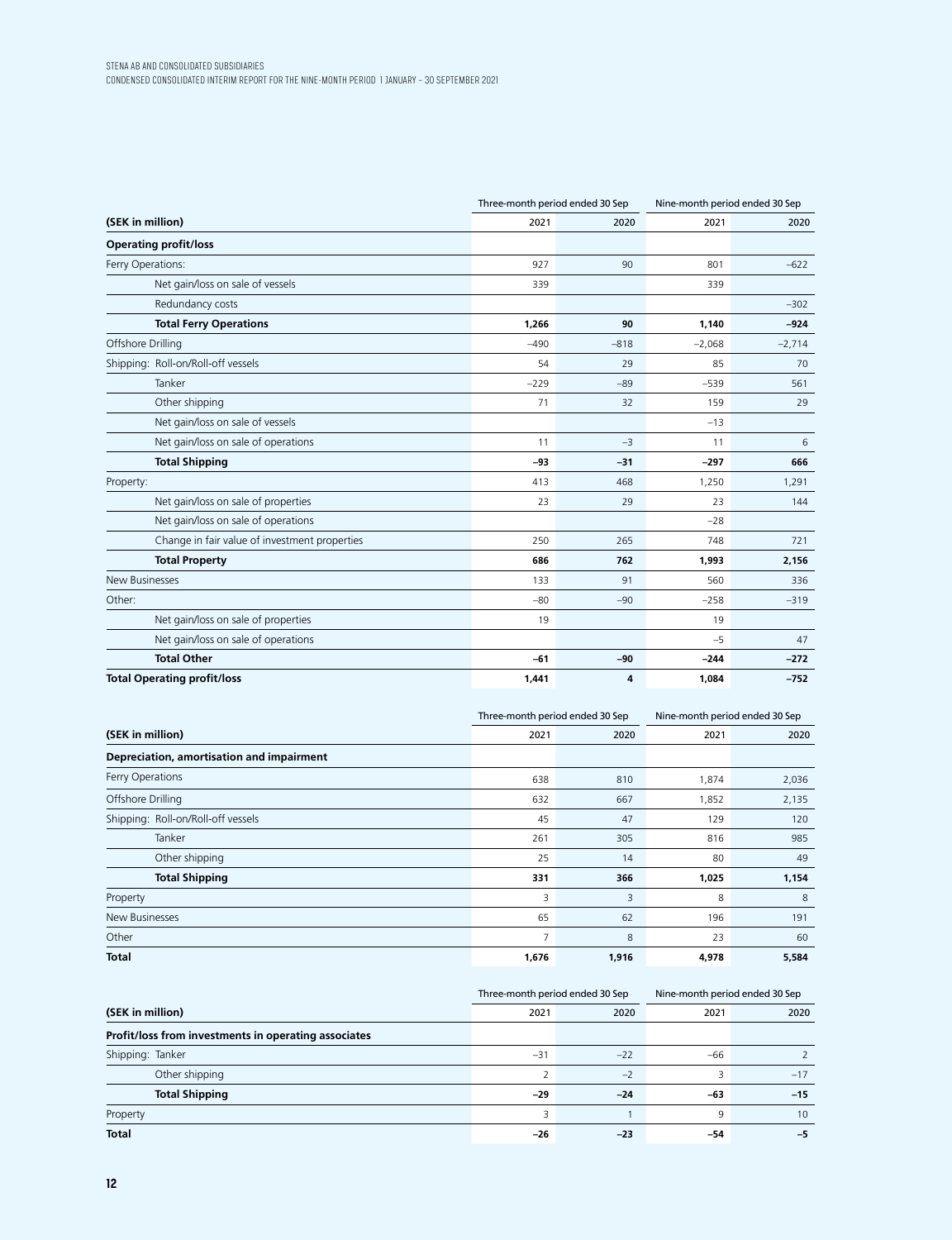|                                               | Three-month period ended 30 Sep |        | Nine-month period ended 30 Sep |        |  |
|-----------------------------------------------|---------------------------------|--------|--------------------------------|--------|--|
| (SEK in million)                              | 2021                            | 2020   | 2021                           | 2020   |  |
| <b>EBITDA</b>                                 |                                 |        |                                |        |  |
| Ferry Operations:                             | 1,565                           | 900    | 2,675                          | 1,414  |  |
| Net gain/loss on sale of vessels              | 339                             |        | 339                            |        |  |
| Redundancy costs                              |                                 |        |                                | $-302$ |  |
| <b>Total Ferry Operations</b>                 | 1,904                           | 900    | 3,014                          | 1,112  |  |
| Offshore Drilling                             | 142                             | $-150$ | $-216$                         | $-580$ |  |
| Shipping: Roll-on/Roll-off vessels            | 99                              | 76     | 214                            | 190    |  |
| Tanker                                        | 65                              | 238    | 343                            | 1,544  |  |
| Other shipping                                | 93                              | 47     | 236                            | 95     |  |
| Net gain/loss on sale of vessels              |                                 |        | $-13$                          |        |  |
| Net gain/loss on sale of operations           | 11                              | $-3$   | 11                             | 6      |  |
| <b>Total Shipping</b>                         | 268                             | 358    | 791                            | 1,835  |  |
| Property:                                     | 412                             | 470    | 1,249                          | 1,289  |  |
| Net gain/loss on sale of properties           | 23                              | 29     | 23                             | 144    |  |
| Net gain/loss on sale of operations           |                                 |        | $-28$                          |        |  |
| Change in fair value of investment properties | 250                             | 265    | 748                            | 721    |  |
| <b>Total Property</b>                         | 685                             | 764    | 1,992                          | 2,154  |  |
| <b>New Businesses</b>                         | 198                             | 152    | 756                            | 527    |  |
| Other:                                        | $-73$                           | $-81$  | $-235$                         | $-258$ |  |
| Net gain/loss on sale of properties           | 19                              |        | 19                             |        |  |
| Net gain/loss on sale of operations           |                                 |        | $-5$                           | 47     |  |
| <b>Total Other</b>                            | $-54$                           | $-81$  | $-221$                         | $-211$ |  |
| <b>Total EBITDA</b>                           | 3,143                           | 1,943  | 6,116                          | 4,837  |  |

| 2021  | 2020                           |
|-------|--------------------------------|
|       |                                |
| 745   | 1,321                          |
| 280   | 231                            |
| 994   | 1,079                          |
| 324   | 248                            |
| 21    | 13                             |
| 1,339 | 1,340                          |
| 2,113 | 1,397                          |
| 132   | 172                            |
| 40    | 68                             |
| 4,649 | 4,529                          |
|       | Nine-month period ended 30 Sep |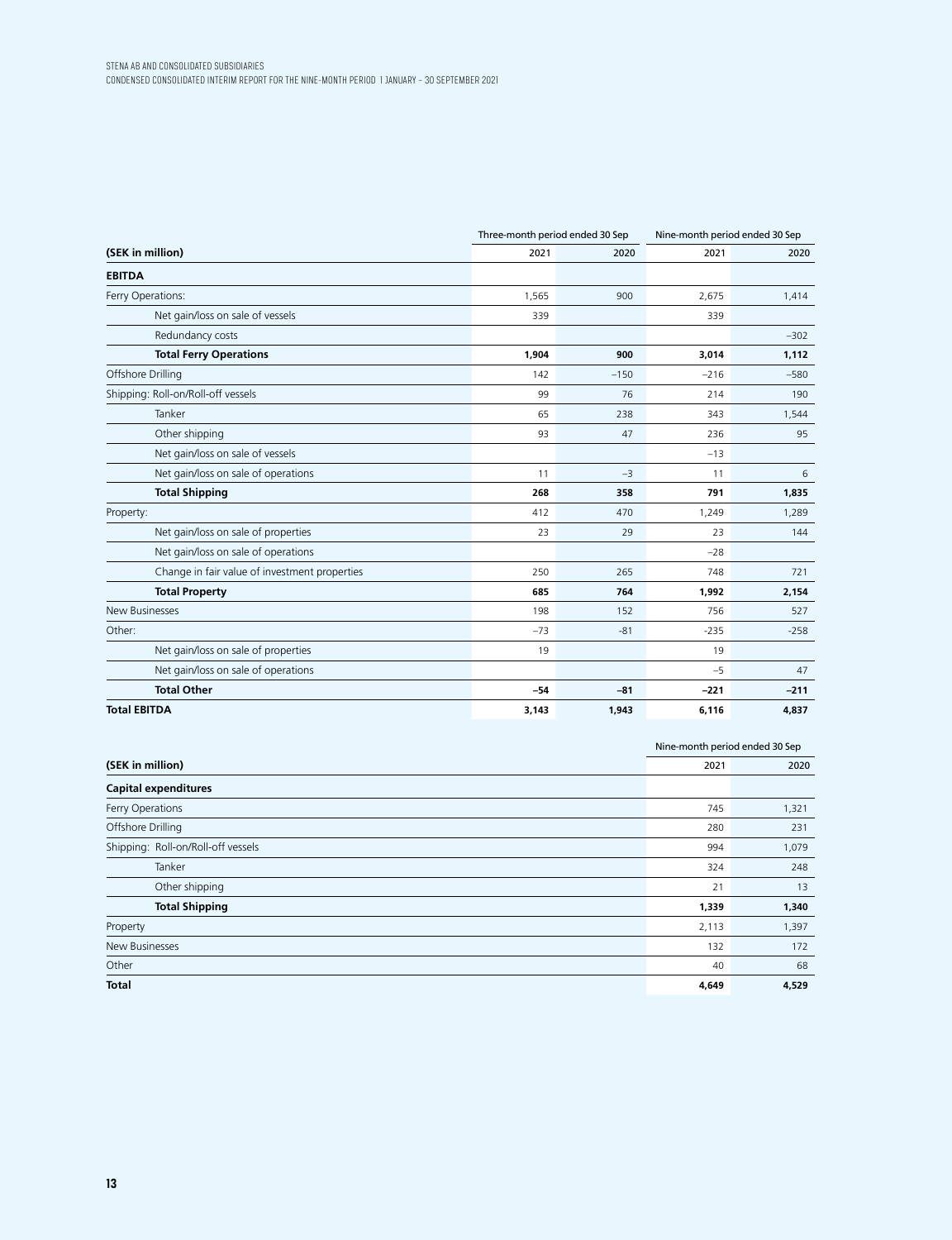### **OPERATING AND FINANCIAL REVIEW**

Stena generates revenue primarily from ferry operations, chartering out its owned, chartered-in and leased Roll-on/ Roll-off vessels, tankers and drilling rigs, managing tankers, sales of vessels, income from Investments, New Businesses and real estate rents. The period from June through September is the peak travel season for passengers of the ferry operations. Chartering activities are not generally significantly affected by seasonal fluctuations, but variations over the year may occur as a consequence of, among other things, vessel utilisation rates, dry-docking and charter rates. Any sale or acquisition of vessels, drilling rigs and real estate may also have an impact on the results of each period.

#### **Significant events of the first nine-month period of 2021**

As per 1 January the United Kingdom left the EU, which has not had a significant impact on the Stena AB Group's operation.

In February, Stena Fastigheter acquired two commercial properties in Göteborg.

In March, Stena Realty acquired one commercial property in Poland.

On 5 March, a London Arbitration Tribunal determined certain issues in dispute between Stena Atlantic Limited ("Stena") and Samsung Heavy Industries Co, Ltd ("SHI") over the construction of a harsh environment semi-submersible drilling unit, formerly known as "*Stena MidMAX*". The Tribunal determined that Stena's termination of the Contract was valid and in doing so dismissed all claims by SHI against Stena. The Tribunal also ordered payment by SHI to Stena of the minimum sum of USD 411 million, which has been received, by way of refundment of Stena's predelivery payments plus further amounts in respect of interest and project costs.

In January, Stena signed an agreement to sell major part of its international properties as part of a restructuring of the international real estate portfolio. On March 11, the transaction was completed, which generated a positive cash flow of SEK 2.3 billion after debt repayments.

In March, *Stena Concert* was sold to an undisclosed party. In March, the vessel *Stena Nova* was sold and delivered to her new owners.

In April, 15% of the total outstanding shares in Stena Renewable AB were sold to Alecta. After the transaction, Stena Adactum holds 20% of the shares in Stena Renewable.

In April, the term of the contracts with Exxon for *Stena Carron* and *Stena DrillMAX* in Guyana was extended to 31 December 2021.

In April, a contract was signed for *Stena Don* with Hurricane Energy PLC for 15 days commencing in June 2021.

In May, the ropax vessel *Côte d´Opale* was delivered by the Chinese shipyard China Merchants Jinling Shipyard (Weihai). *Côte d´Opale* was simultaneously delivered to the Danish ferry operator DFDS.

In June, contract for *Stena IceMAX* was signed with an undisclosed operator for a one well campaign (30 days) commencing in Q4 2021.

In June, the Stena AB Group repurchased USD 134 million of the USD 527 million outstanding unsecured bond maturing 2024. Stena AB and its affiliates may from time to time repurchase or otherwise trade in its own bonds in open market transactions.

In June, a revolving credit facility agreement was signed regarding a credit facility amounting to USD 121 million, whereof 75% is guaranteed by Exportkreditnämnden, EKN. For Stena AB this is an unsecured credit facility.

In June, a contract was signed for *Stena IceMAX* with Energean Israel for three firm wells plus two options commencing in Q1 2022.

In July, the vessels *Stena Scandica* and *Skåne* were sold to Kollsholmen Shipping AB within Stena Metall Group, and are chartered back to Stena Line.

In July, Stena ordered additional three new E-Flexer vessels from the CMI Jinling (Weihai) shipyard, in total 12 E-Flexer vessels have now been ordered. One of the vessels will be chartered out to Marine Atlantic for five years and is expected to be delivered during 2024. The other two vessels are expected to be delivered during 2024 and 2025 and will be chartered out for ten years to Brittany Ferries.

In August, S&L Access Systems AB, owned by Stena AB, which developed the Salamander Quick Lift Crane Technology featuring a new top crane technology enabling heavy lifts on hub heights beyond 200 meters, partnered up with Vestas who now owns 20% in S&L Access Systems AB.

In August, time charter agreements were entered into with Concordia Maritime regarding 10 P-MAX vessels for five years.

In September, Stena Line bought the British online ferry ticket and customs clearance company, Freightlink. The acquisition enables them to support the wider market with customs clearance services in light of Brexit as well as stepping into the online ticket market and broaden Stena Lines' product offering.

#### **Subsequent events**

In October, *Stena Conqueror* was sold to an undisclosed party. In November, *Mont Ventoux* was sold to CMA CGM.

In November, a contract was siged for *Stena Forth* with Exxon for a one well campaign in Canada commencing in Q2 2022.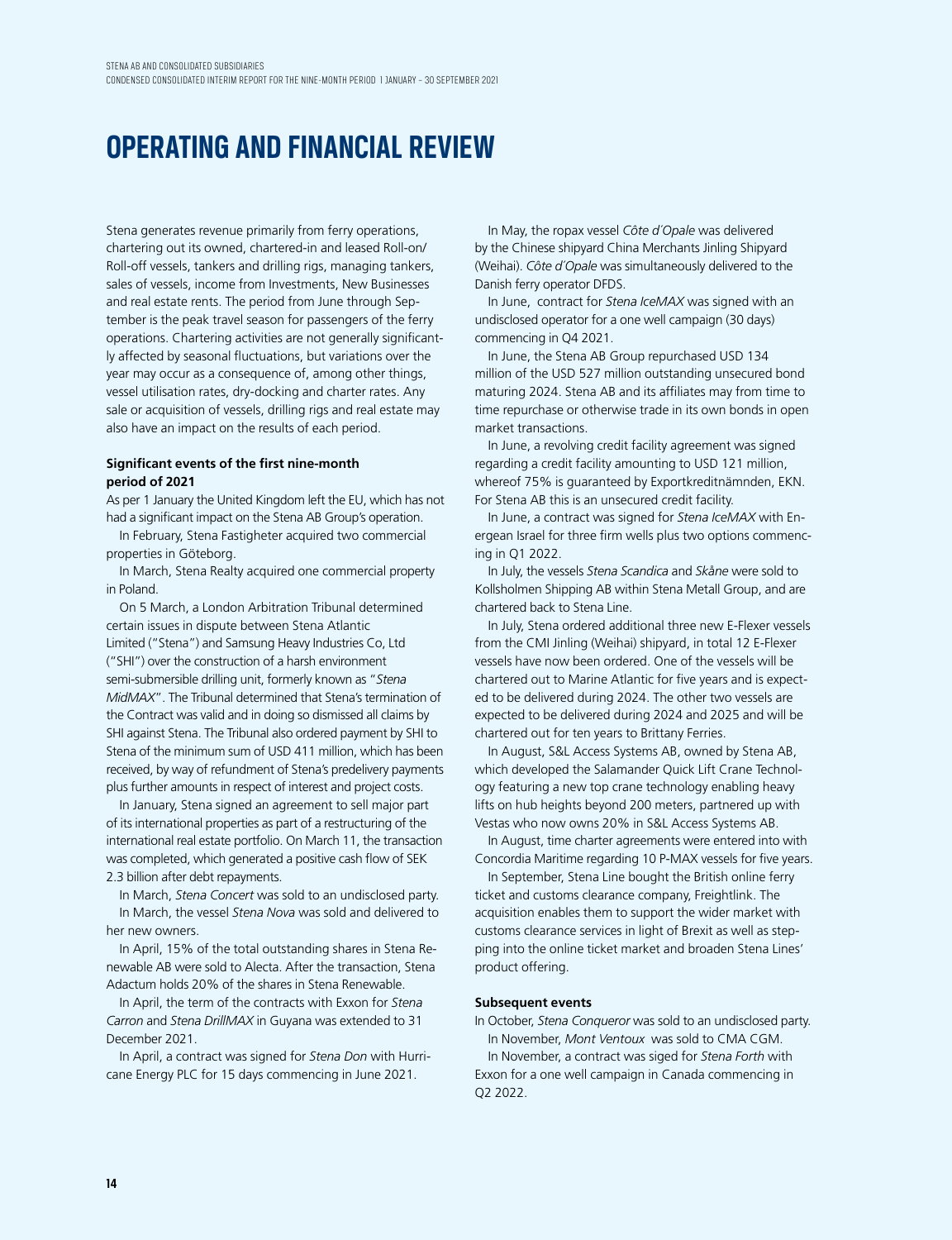#### **Currency Effects**

Our revenues and expenses, reported in Swedish kronor, are significantly affected by fluctuations in currency exchange rates, primarily relative to the U.S. dollar, the British pound and the Euro. We seek to mitigate the impact of potential adverse foreign currency exchange fluctuations by matching, to a possible extent, revenues and expenses in the same currency. In addition, we enter into certain derivative financial instruments. In the nine-month period that ended on 30 September 2021, approximately 20% of our total revenues were generated in USD, approximately 22% were generated in EUR, approximately 14% were generated in GBP and approximately 29% were generated in SEK

In the nine-month period ended 30 September 2021, approximately 24% of our total expenses were incurred in USD, approximately 19% were incurred in EUR, approximately 19% were incurred in GBP and approximately 23% were incurred in SEK. The reported gross revenues and expenses were affected by changes in the currency rates. The exchange rates used for consolidation purposes are as follows:

|                       | Jan – Sep | Jan – Sep |        |
|-----------------------|-----------|-----------|--------|
| <b>Average rates:</b> | 2021      | 2020      | Change |
| US \$                 | 8.4891    | 9.3951    | $-10%$ |
| British pound         | 11.7579   | 11.9376   | $-2%$  |
| Euro                  | 10.1515   | 10.5567   | $-4%$  |

|                       | As of 30 Sep | As of 31 Dec |        |
|-----------------------|--------------|--------------|--------|
| <b>Closing rates:</b> | 2021         | 2020         | Change |
| US <sub>5</sub>       | 8.7620       | 8.2273       | 7%     |
| British pound         | 11.8059      | 11.2467      | 5%     |
| Euro                  | 10.1464      | 10.0505      | 1%     |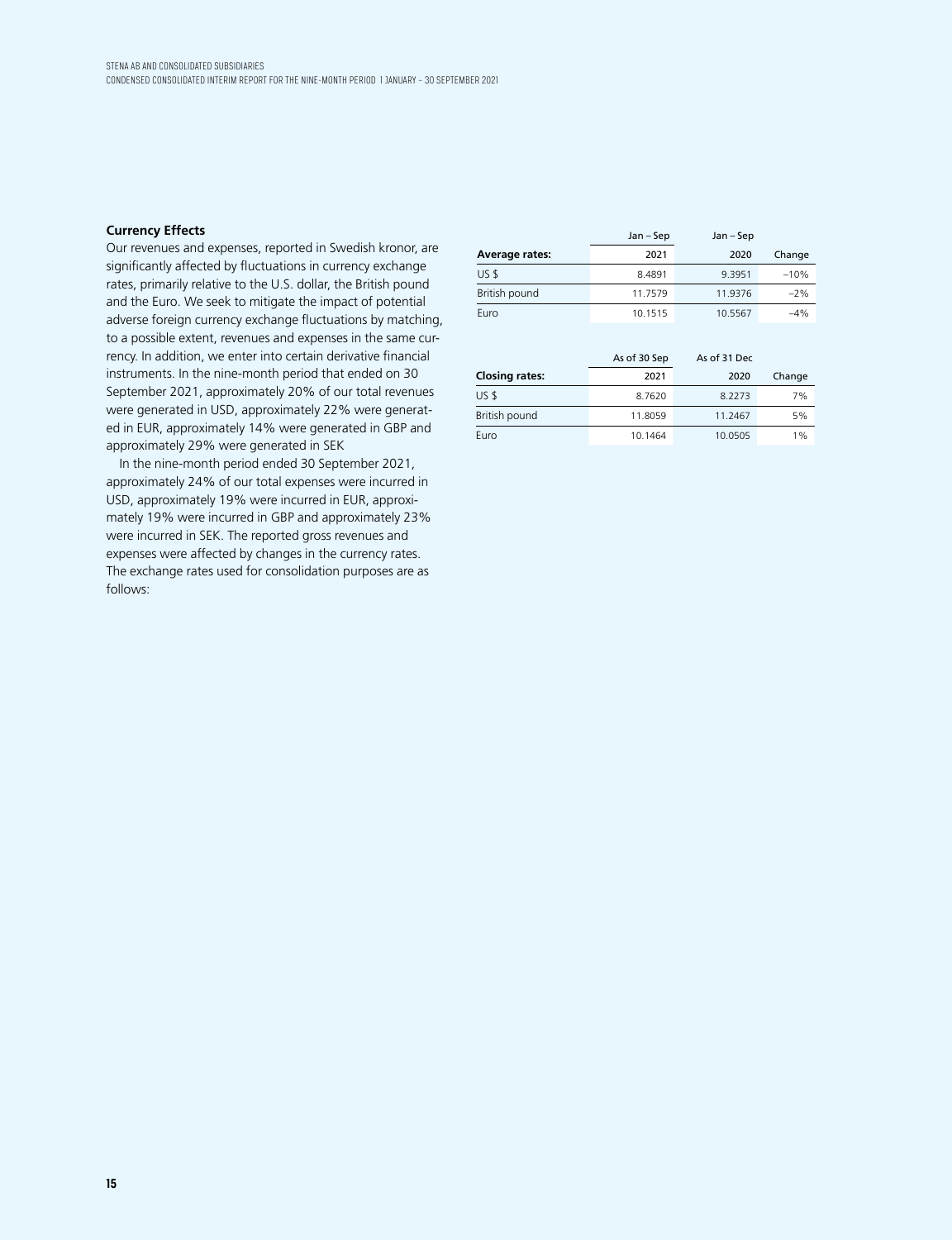### **SUMMARY FOR THE NINE-MONTH PERIOD 1 JANUARY – 30 SEPTEMBER 2021**

#### **Revenues**

Total revenues increased by SEK 2,170 million to SEK 26,742 (24,572) million in the nine months ended 30 September 2021. The revenues are higher in all segments except for the Tanker operations within the Shipping segment compared to the same period last year.

#### **Direct Operating Expenses**

Total direct operating expenses increased by SEK 1,293 million to SEK 18,653 (17,360) million in the nine months ended on 30 September 2021. The operating expenses are higher in all segments except Ferry Operations compared to the same period last year.

#### **Selling and Administrative Expenses**

Selling and administrative expenses decreased by SEK 227 million to SEK 3,067 (3,294) million in the nine months ended 30 September 2021 compared to the same period last year.

#### **Depreciation, Amortisation and Impairment**

Depreciation and amortisation charges decreased by SEK 606 million to SEK 4,978 (5,584) million in the nine months ended 30 September 2021 compared to the same period last year.

#### **EBITDA**

The EBITDA for the consolidated Stena AB Group increased by SEK 1,279 million to SEK 6,116 (4,837) million in the nine-month period ended on 30 September 2021 compared to the same period last year.

#### **Ferry Operations**

Ferry revenues are generated from ticket sales, freight haulage and onboard sales. Direct operating expenses consist primarily of personnel costs, costs of goods sold onboard the vessels, bunker fuel costs, vessel charter costs, commissions, package tour costs and other related costs. A significant portion of these costs do not vary on account of changes in our seasonal requirements.

EBITDA, excluding net gain/loss on sale of vessels increased by SEK 1,563 million to SEK 2,675 (1,112) million in the nine months ended 30 September 2021. Redundancy

costs for closing routes affected the EBITDA with SEK 302 million in the corresponding period last year. Car volumes increased 27% and passenger volumes increased 14% compared to corresponding period last year due to that countries with border restrictions was opening up during 2021. Freight volumes increased 10% compared to the corresponding period last year. January-February 2020 was not affected by Covid-19. Stena Line has taken steps to mitigate the financial impact of the Covid-19 situation. This includes closure of routes in 2020, reducing costs and number of employees.

#### **Offshore Drilling**

Drilling revenues consist of charter hires for our drilling rigs. The direct operating expenses for drilling consist primarily of personnel costs, insurance, maintenance and catering costs.

EBITDA increased by SEK 364 million to SEK –216 (–580) million in the nine-month period ended 30 September 2021. The increase is due to more operating days, all units are on contract and operating, together with higher charter rates compared to last year.

#### **Shipping**

Shipping revenues primarily represent charter hires for our owned and chartered in vessels and management fees for vessels managed by Stena. Direct operating expenses for shipping consist primarily of vessel charter costs, fuel costs, personnel costs, insurance and other related vessel costs.

#### *Tankers*

EBITDA decreased by 1,201 SEK to SEK 343 (1,544) million in the nine-month period ended 30 September 2021, due to lower tanker rates and weaker demand for oil- and crude products.

#### *RoRo Operations*

EBITDA from chartering out Roll-on/Roll-off vessels increased by SEK 24 million to SEK 214 (190) million in the nine-month period ended 30 September 2021. The increase is mainly due to the delivery of *Galicia* in the third quarter 2020 and *Côte d'Opale* in May 2021 partly offset by higher operating costs in 2021.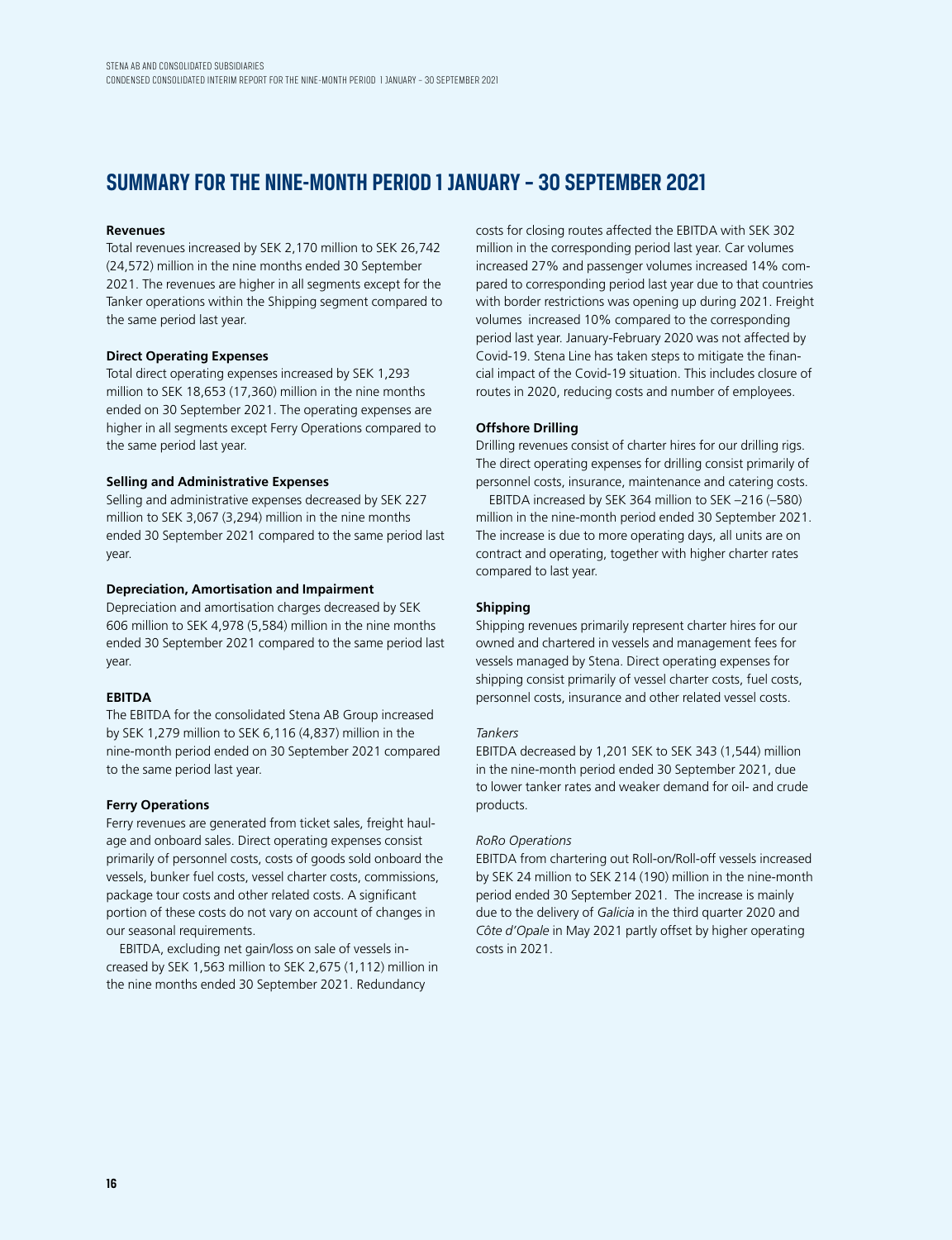#### **Property**

Property revenues consists of rents for properties owned and management fees for properties managed by Stena. Property expenses consists primarily of maintenance, heating and personnel costs.

EBITDA decreased by SEK 162 million to SEK 1,992 (2,154) million for the nine months ended 30 September 2021, mainly due to the sale of the international properties except for properties in USA and Poland. The change in fair value of investment properties amounts to SEK 748 (721) million for the nine months period ended 30 September 2021. Occupancy rates for Swedish properties were approximately 97% and for non-Swedish properties approximately 88%.

#### **New Businesses**

The EBITDA for New Businesses increased by SEK 229 million to SEK 756 (527) million in the nine-month period ended 30 September 2021.

*Ballingslöv:* EBITDA increased by SEK 179 million to SEK 534 (355) million for the nine months ended 30 September 2021 due to higher sales together with lower costs. Higher sales is partly explained by new spending patterns during lock-downs in the comparative period last year.

*Blomsterlandet:* EBITDA increased by SEK 20 million to SEK 235 (215) million for the nine months ended 30 September 2021 mainly due to increased sales.

*Envac:* EBITDA increased by SEK 54 million to SEK 53 (–1) for the nine months ended 30 September 2021 mainly due to higher results in North and South Europe as well as in the Middle east together with lower costs.

*Captum:* EBITDA decreased by SEK 1 million to SEK –3 (–2) million for the nine months ended 30 September 2021.

#### **Other Income**

#### *Net valuation on investment property*

As a result of the revaluation to fair value according to IAS 40 "Investment properties", Stena recognised net gains of SEK 748 (721) million for the nine months ended 30 September 2021.

#### *Net gain/loss on sale of vessels*

In the nine months ended 30 September 2021 the net gain/ loss on sale of vessels amounted to SEK 326 million. In the corresponding period 2020 there were no sales of vessels.

#### *Net gain/loss on sale of properties*

In the nine months ended 30 September 2021 the net gain/ loss on sales of properties amounted to SEK 42 (144) million.

#### *Net gain/loss on sale of operations*

In the nine months ended 30 September 2021 the net gain/ loss on sales of operations amounted to SEK –22 (54) million.

#### **Financial Net**

Total finance net increased by SEK 1,561 million to SEK –1,072 (–2,633) million in the nine months ended 30 September 2021. The increase is mainly related to the positive development in the financial portfolios and lower interest costs compared to last year.

#### **Income Taxes**

Income taxes for the nine months ended 30 September 2021 were SEK –452 (–250) million, consisting of current taxes of SEK –129 (72) million and deferred taxes of SEK –323 (–322) million.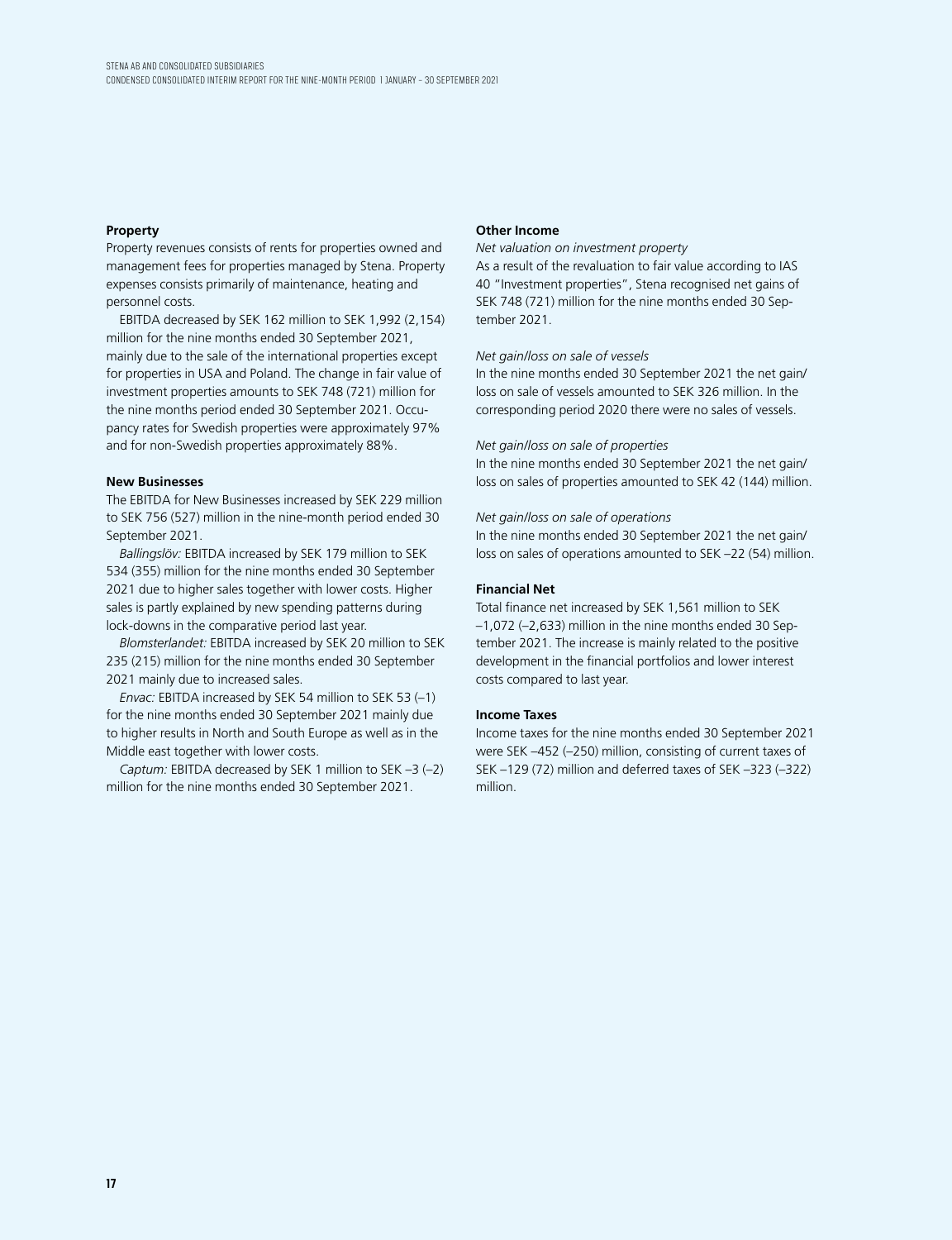### **LIQUIDITY AND CAPITAL RESOURCES**

Our liquidity requirements principally relate to servicing of debt, financing the purchase of vessels and other assets and funding of working capital. We meet our liquidity requirements by cash in hand, cash flows from operations, borrowings under various credit facilities and other financing and refinancing arrangements.

As of 30 September 2021, total cash and marketable securities including short-term investments amounted to SEK 7,597 million as compared to SEK 6,929 million as of 31 December 2020.

For the nine-month period ended 30 September 2021, cash flows provided by operating activities amounted to SEK 4,138 (3,518) million. For the nine-month period ended 30 September 2021, cash flows used in investing activities amounted to SEK –1,640 (–3,751) million, including SEK –4,649 (–4,529) million related to capital expenditures. Cash flows from financing activities for the nine-month period ended 30 September 2021 amounted to SEK –2,458 (–799) million.

As of 30 September 2021, the total construction in progress was SEK 2,695 million, as compared to SEK 1,869 million as of 31 December 2020. The remaining capital expenditure commitment for newbuildings on order as of 30 September 2021 was SEK 4,954 million, of which SEK 822 million is due during 2021, SEK 1,165 million is due in 2022 and SEK 2,967 million is due in 2023 and after. Stena intends to finance the remainder of this unpaid balance, together with additional expenses and financing costs, with cash from operations, existing revolving credit facilities, new capital lease agreements, new bank loans and other financing arrangements.

As of 30 September 2021, total interest-bearing debt was SEK 60,215 million as compared to SEK 60,936 million as of 31 December 2020.

 As of 30 September 2021, nothing was utilised under the SEK 10,7 billion EKN revolving credit facility compared to SEK 1,460 million as of 31 December 2020.

As of 30 June 2021, USD 115 million was utilised under the USD 121 million EKN revolving credit facility.

As of 30 September 2021, USD 505 million was utilised under the USD 725 million revolving credit facility of which USD 3 million was used for issuing bank guarantees and letters of credit. As of 31 December 2020, USD 531 million was utilized, including USD 3 million used for issuing bank guarantees and letters of credit.

As of 30 September 2021, USD 150 million was utilised under the USD 300 million revolving credit facility entered into by Stena Investment Luxembourg S.àr.l. compared to USD 68 million as of 31 December 2020.

As of 30 September 2021, SEK 150 million was utilised under the SEK 1,300 million revolving credit facility entered into by Adactum compared to SEK 750 million as of 31 December 2020.

We believe that, based on current levels of operating performance and anticipated market conditions, cash flow from operations, together with other available sources of funds, including refinancing, will be adequate to make required payments of principal and interest on outstanding debt, to make proposed capital expenditures, including new buildings and other vessel acquisitions, and to fund anticipated working capital requirements.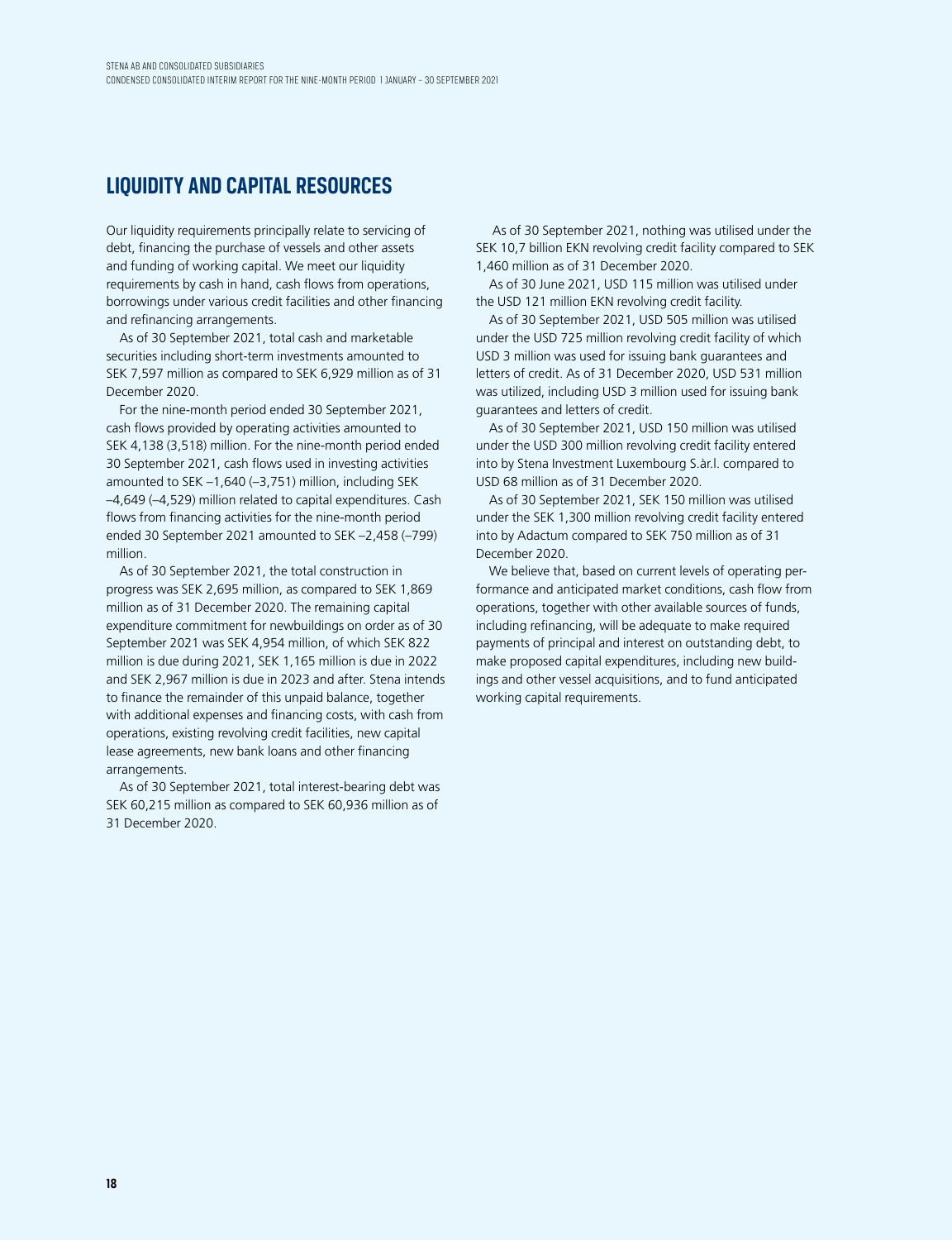### **OTHER FINANCIAL INFORMATION – RESTRICTED GROUP**

For the nine-month period ended 30 September 2021, Restricted Group Data represents the selected consolidated financial information excluding (i) the property business segment, (ii) the business segment of New Businesses, whose activities consist primarily of investing in companies outside our traditional lines of business, and (iii) our subsidiaries Stena Investment Luxembourg S.àr.l., Stena Investment Cyprus Ltd and Mondaldi Ltd. Our real estate operations and the business of New Businesses are conducted through various subsidiaries. For purposes of the indentures under which our Senior Notes were issued, real estate business and Investments, New Businesses, together with our subsidiaries Stena Investment Luxembourg S.àr.l., Stena Investment Cyprus Ltd and Mondaldi Ltd, are designated as unrestricted subsidiaries and, as a result, are not bound by the restrictive provisions of the bond indentures.

As of 30 September 2021, Stena had outstanding USD 393 million principal amounts of Senior Notes due 2024. Stena also had outstanding USD 350 million principal amounts of Senior Secured Notes due 2024, USD 350 million principal amounts of Senior Notes due 2025 and EUR 315 million principal amounts of Senior Notes due 2025.

Stena Holland BV has received a dividend from Stena Realty BV amounting to EUR 189 million.

Stena AB has received a dividend from Stena Fastigheter AB amounting to SEK 1,000 million.

#### **Significant events of the first nine-month period of 2021 specific to the restricted group**

As per 1 January the United Kingdom left the EU, which has not had a significant impact on the Stena AB Group's operation.

On 5 March, a London Arbitration Tribunal determined certain issues in dispute between Stena Atlantic Limited ("Stena") and Samsung Heavy Industries Co, Ltd ("SHI") over the construction of a harsh environment semi-submersible drilling unit, formerly known as "*Stena MidMAX*". The Tribunal determined that Stena's termination of the Contract was valid and in doing so dismissed all claims by SHI against Stena. The Tribunal also ordered payment by SHI to Stena of the minimum sum of USD 411 million, which has been received, by way of refundment of Stena's predelivery payments plus further amounts in respect of interest and project costs.

In March, *Stena Concert* was sold to an undisclosed party. In March, the vessel *Stena Nova* was sold and delivered to her new owners.

In April, the term of the contracts with Exxon for *Stena Carron* and *Stena DrillMAX* in Guyana were extended to 31 December 2021.

In April, a contract was signed for *Stena Don* with Hurricane Energy PLC for 15 days commencing in June 2021. In May, the ropax vessel *Cõte d´Opale* was delivered

by the Chinese shipyard China Merchants Jinling Shipyard (Weihai). *Cõte d´Opale* was simultaneously delivered to the Danish ferry operator DFDS.

In June, a contract for *Stena IceMAX* was signed with an undisclosed operator for a one well campaign (30 days) commencing in Q4 2021.

In June, the Stena AB Group repurchased USD 134 million of the USD 527 million outstanding unsecured bond maturing 2024. Stena AB and its affiliates may from time to time repurchase or otherwise trade in its own bonds in open market transactions.

In June, a revolving credit facility agreement was signed regarding a credit facility amounting to USD 121 million, whereof 75% is guaranteed by Exportkreditnämnden, EKN. For Stena AB this is an unsecured credit facility.

In June, a contract was signed for *Stena IceMAX* with Energean Israel for three firm wells plus two options commencing in Q1 2022.

In July, the vessels *Stena Scandica* and *Skåne* were sold to Kollsholmen Shipping AB within Stena Metall Group, and are chartered back to Stena Line.

In August, time charter agreements were entered into with Concordia Maritime regarding 10 P-MAX vessels for five years.

In July, Stena ordered additional three new E-Flexer vessels from the CMI Jinling (Weihai) shipyard, now in total 12 E-Flexer vessels have been ordered. One of the vessels will be chartered out to Marine Atlantic for five years and is expected to be delivered during 2024. The other two vessels are expected to be delivered during 2024 and 2025 and will be chartered out for ten years to Brittany Ferries.

In August, S&L Access Systems AB, owned by Stena AB, which developed the Salamander Quick Lift Crane Technology featuring a new top crane technology enabling heavy lifts on hub heights beyond 200 meters, partnered up with Vestas who now owns 20% in S&L Access Systems AB.

In August, time charter agreements were entered into with Concordia Maritime regarding 10 P-MAX vessels for five years.

In September, Stena Line bought the British online ferry ticket and customs clearance company, Freightlink. The acquisition enables them to support the wider market with customs clearance services in light of Brexit as well as stepping into the online ticket market and broaden Stena Lines' product offering.

#### **Subsequent events**

In October, *Stena Conqueror* was sold to an undisclosed party. In November, *Mont Ventoux* was sold to CMA CGM.

In November, a contract was siged for *Stena Forth* with Exxon for a one well campaign in Canada commencing in Q2 2022.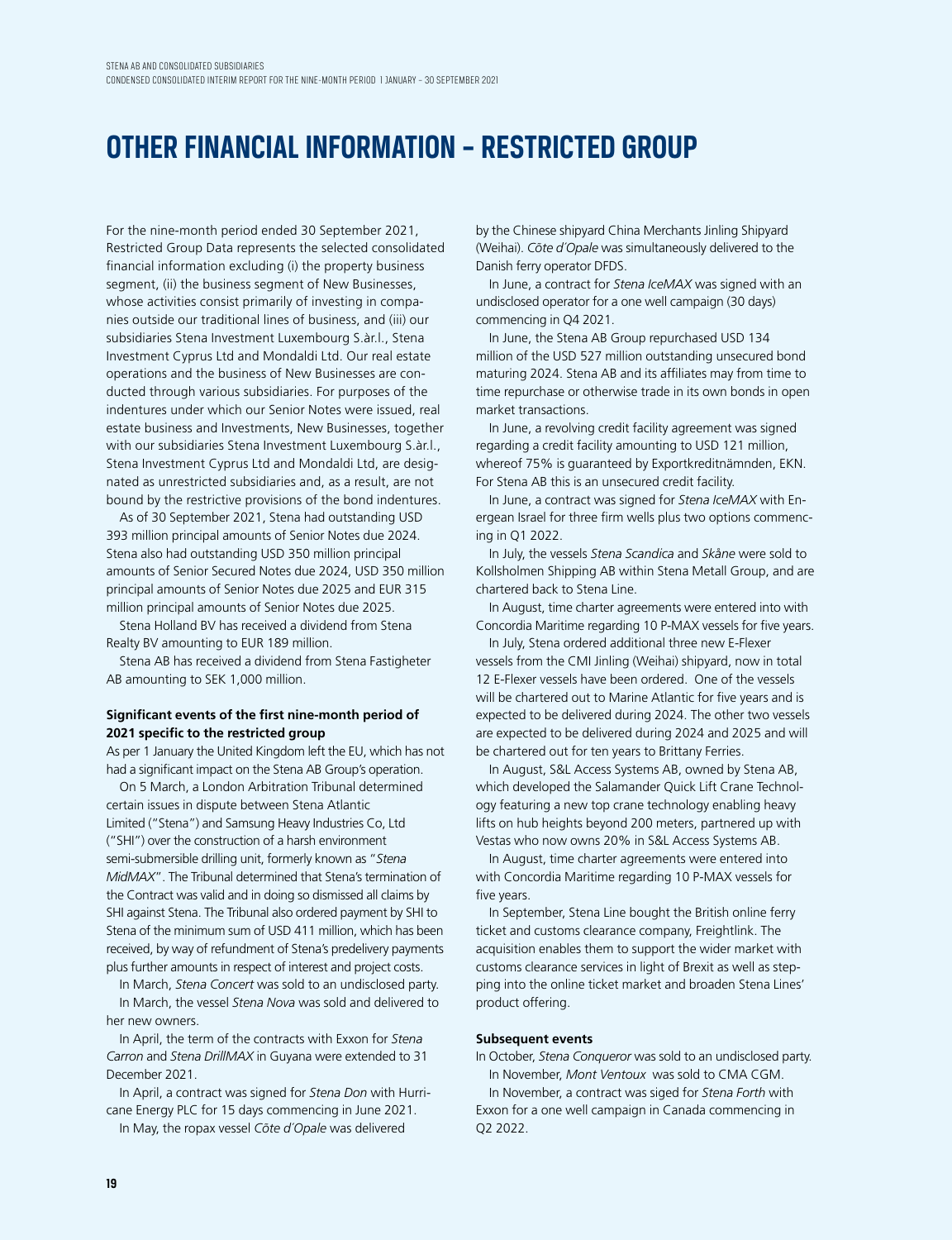# **GROUP CONSOLIDATED INCOME STATEMENTS – RESTRICTED GROUP (UNAUDITED)**

|                                                      | Nine-month period ended 30 Sep |           |
|------------------------------------------------------|--------------------------------|-----------|
| (SEK in million)                                     | 2021                           | 2020      |
| Revenue                                              |                                |           |
| Ferry Operations                                     | 8,964                          | 7,878     |
| Offshore Drilling                                    | 1,817                          | 1,120     |
| Shipping                                             | 7,677                          | 8,130     |
| Other                                                | 18                             | 24        |
| <b>Total revenue</b>                                 | 18,476                         | 17,152    |
| Net gain on sale of non-current assets               | 378                            | 6         |
| <b>Total other income</b>                            | 378                            | 6         |
| <b>Direct operating expenses</b>                     |                                |           |
| Ferry Operations                                     | $-5,566$                       | $-5,680$  |
| Ferry Operations - redundancy costs                  |                                | $-302$    |
| Offshore Drilling                                    | $-1,767$                       | $-1,322$  |
| Shipping                                             | $-6,066$                       | $-5,471$  |
| Other                                                | $-22$                          | 15        |
| <b>Total direct operating expenses</b>               | $-13,421$                      | $-12,760$ |
| Selling and administrative expenses                  | $-2,032$                       | $-2,262$  |
| Profit/loss from investments in operating associates | $-63$                          | $-15$     |
| Depreciation, amortisation and impairment            | $-4,774$                       | $-5,362$  |
| <b>Total operating expenses</b>                      | $-20,290$                      | $-20,399$ |
| <b>Operating profit/loss</b>                         | $-1,436$                       | $-3,241$  |
| Dividends received                                   | 2,955                          | 3,236     |
| Gains/loss on securities, net                        | 61                             | $-248$    |
| Interest income                                      | 157                            | 153       |
| Interest expense                                     | $-1,320$                       | $-1,719$  |
| Foreign exchange gains/loss, net                     | 35                             | -33       |
| Other financial income/expense, net                  | $-260$                         | $-156$    |
| <b>Financial net</b>                                 | 1,628                          | 1,233     |
| Profit/loss after financial net                      | 192                            | $-2,008$  |
| Non-controlling interest                             | $-31$                          | $-12$     |
| Group contribution                                   |                                | 5         |
| Profit/loss before tax                               | 161                            | $-2,015$  |
| Income taxes                                         | 119                            | 182       |
| Profit for the period                                | 280                            | $-1,833$  |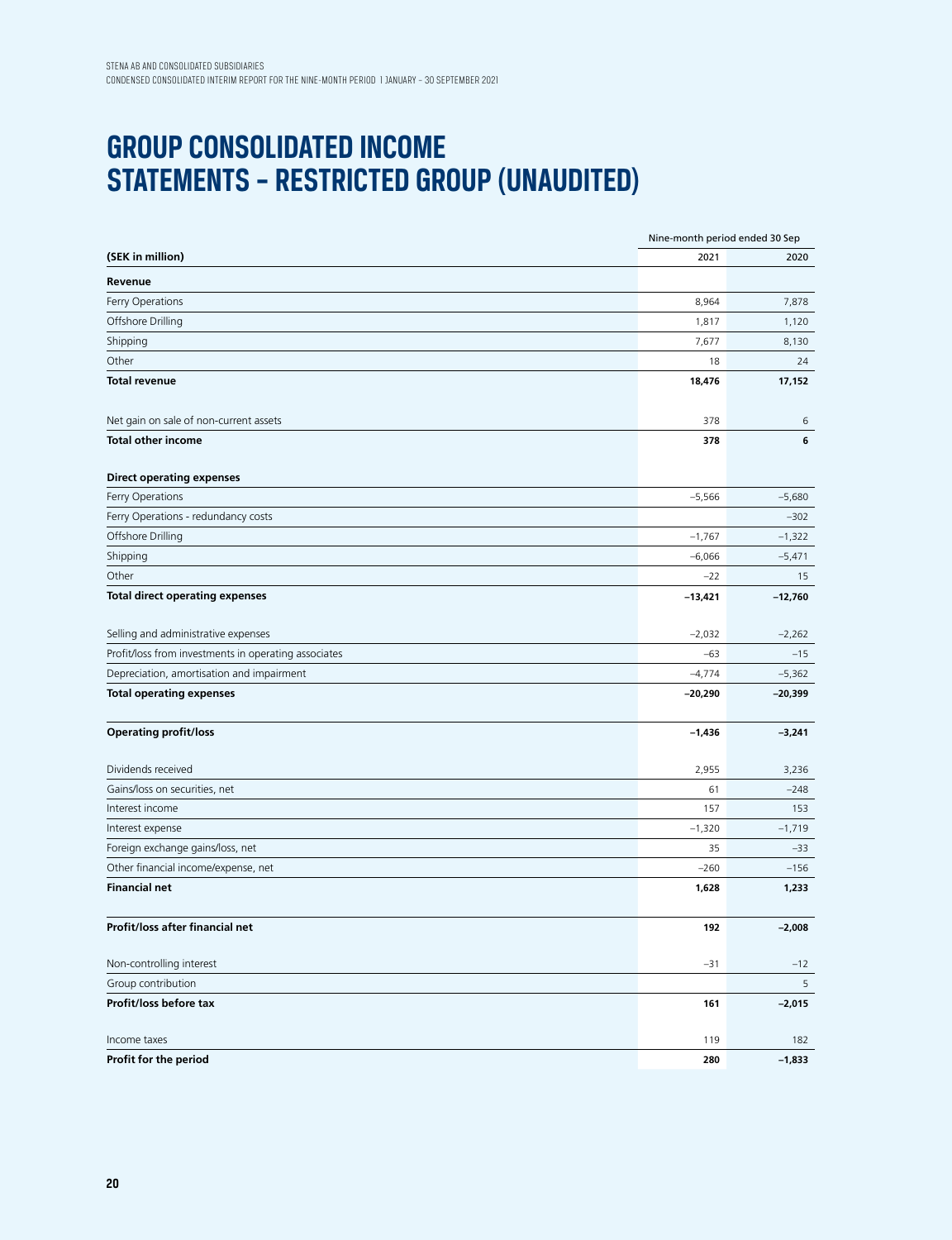## **CONDENSED CONSOLIDATED BALANCE SHEETS – RESTRICTED GROUP (UNAUDITED)**

|                                     | 30 September | 31 December |
|-------------------------------------|--------------|-------------|
| (SEK in million)                    | 2021         | 2020        |
| <b>Assets</b>                       |              |             |
| <b>Non-current assets</b>           |              |             |
| Intangible assets                   | 2,230        | 2,303       |
| Property, plant and equipment       |              |             |
| Vessels                             | 36,680       | 36,012      |
| Construction in progress            | 2,509        | 1,752       |
| Equipment                           | 2,259        | 2,398       |
| Land and buildings                  | 1,222        | 1,275       |
| Ports                               | 4,508        | 4,497       |
| Total property, plant and equipment | 47,178       | 45,934      |
| <b>Financial assets</b>             |              |             |
| Marketable securities               | 567          | 258         |
| Intercompany accounts, non-current  | 1,028        | 1,048       |
| Other non-current assets            | 17,525       | 16,676      |
| <b>Total financial assets</b>       | 19,120       | 17,982      |
| <b>Total non-current assets</b>     | 68,528       | 66,219      |
| <b>Current assets</b>               |              |             |
| Inventories                         | 471          | 349         |
| Trade receivables                   | 2,949        | 2,176       |
| Other current receivables           | 2,246        | 5,352       |
| Prepayments and accrued income      | 1,213        | 999         |
| Short-term investments              | 1,652        | 1,629       |
| Intercompany accounts, current      | 1,648        | 1,855       |
| Cash and cash equivalents           | 1,169        | 1,259       |
| Assets held for sale                | 80           | 658         |
| Total current assets                | 11,428       | 14,277      |
| <b>Total assets</b>                 | 79,956       | 80,496      |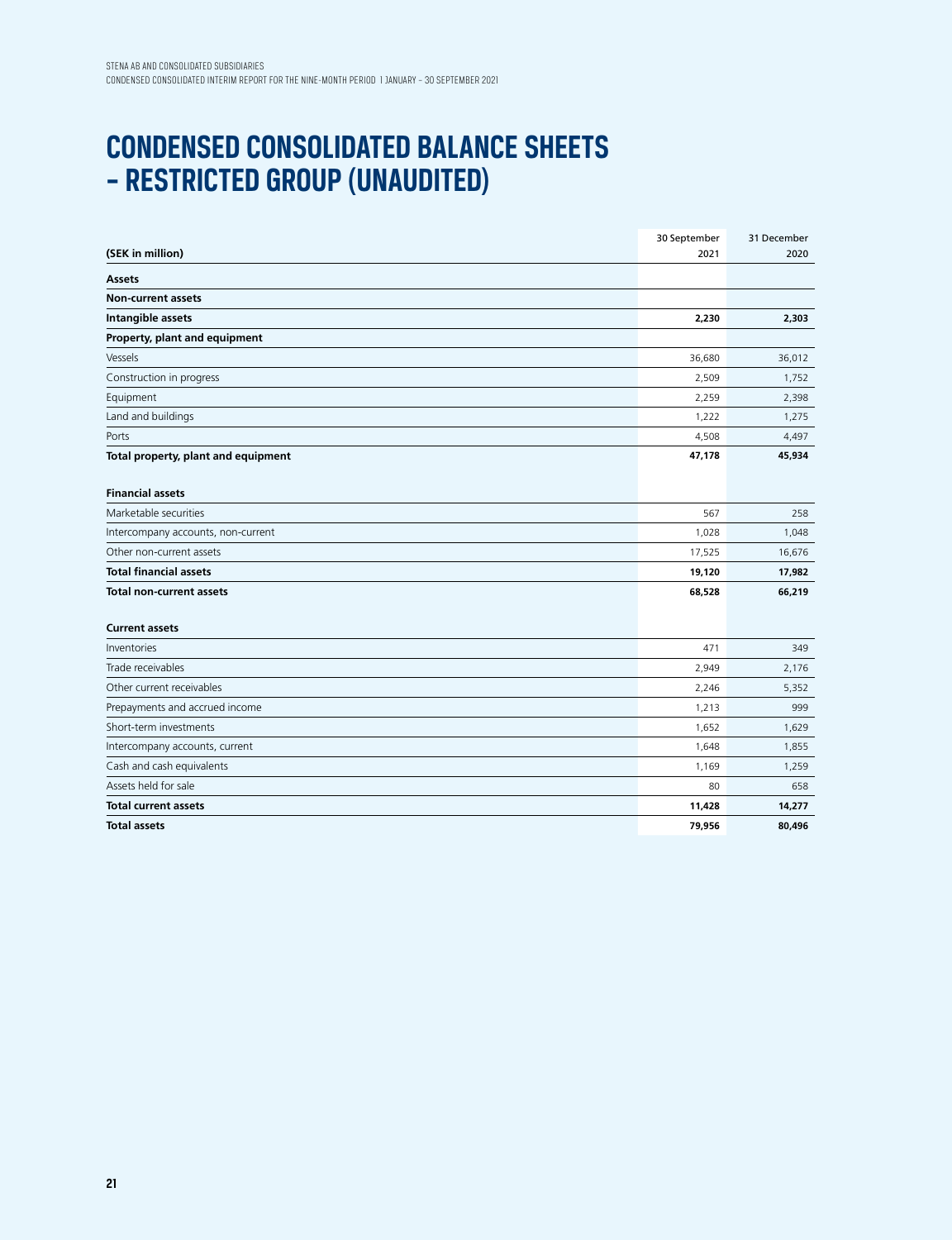| (SEK in million)                                          | 30 September   | 31 December  |
|-----------------------------------------------------------|----------------|--------------|
| <b>Equity and liabilities</b>                             | 2021           | 2020         |
| <b>Equity</b>                                             |                |              |
| Share capital                                             | 5              | 5            |
| Reserves                                                  | 28,681         | 27,348       |
| Equity attributable to shareholders of the Parent company | 28,686         | 27,353       |
| Non-controlling interests                                 | 246            | 206          |
| <b>Total equity</b>                                       | 28,932         | 27,559       |
| <b>Non-current liabilities</b>                            |                |              |
| Deferred tax liabilities                                  | 1,131          | 972          |
| Pension liabilities                                       | 640            | 587          |
| Other provisions                                          | $\overline{2}$ | $\mathbf{1}$ |
| Long-term debt                                            | 21,552         | 21,897       |
| Senior Notes                                              | 12,770         | 13,260       |
| Capitalised lease obligations                             | 2,945          | 1,722        |
| Intercompany accounts, non-current                        |                | 1,904        |
| Other non-current liabilities                             | 1,697          | 1,953        |
| <b>Total non-current liabilities</b>                      | 40,737         | 42,296       |
| <b>Current liabilities</b>                                |                |              |
| Short-term debt                                           | 2,237          | 3,337        |
| Capitalised lease obligations                             | 751            | 586          |
| Trade payables                                            | 1,223          | 1,029        |
| <b>Tax liabilities</b>                                    | 83             | 51           |
| Other liabilities                                         | 1,544          | 1,483        |
| Intercompany liabilities, current                         | 1,172          | 683          |
| Accruals and deferred income                              | 3,277          | 3,472        |
| <b>Total current liabilities</b>                          | 10,287         | 10,641       |
| <b>Total equity and liabilities</b>                       | 79,956         | 80,496       |